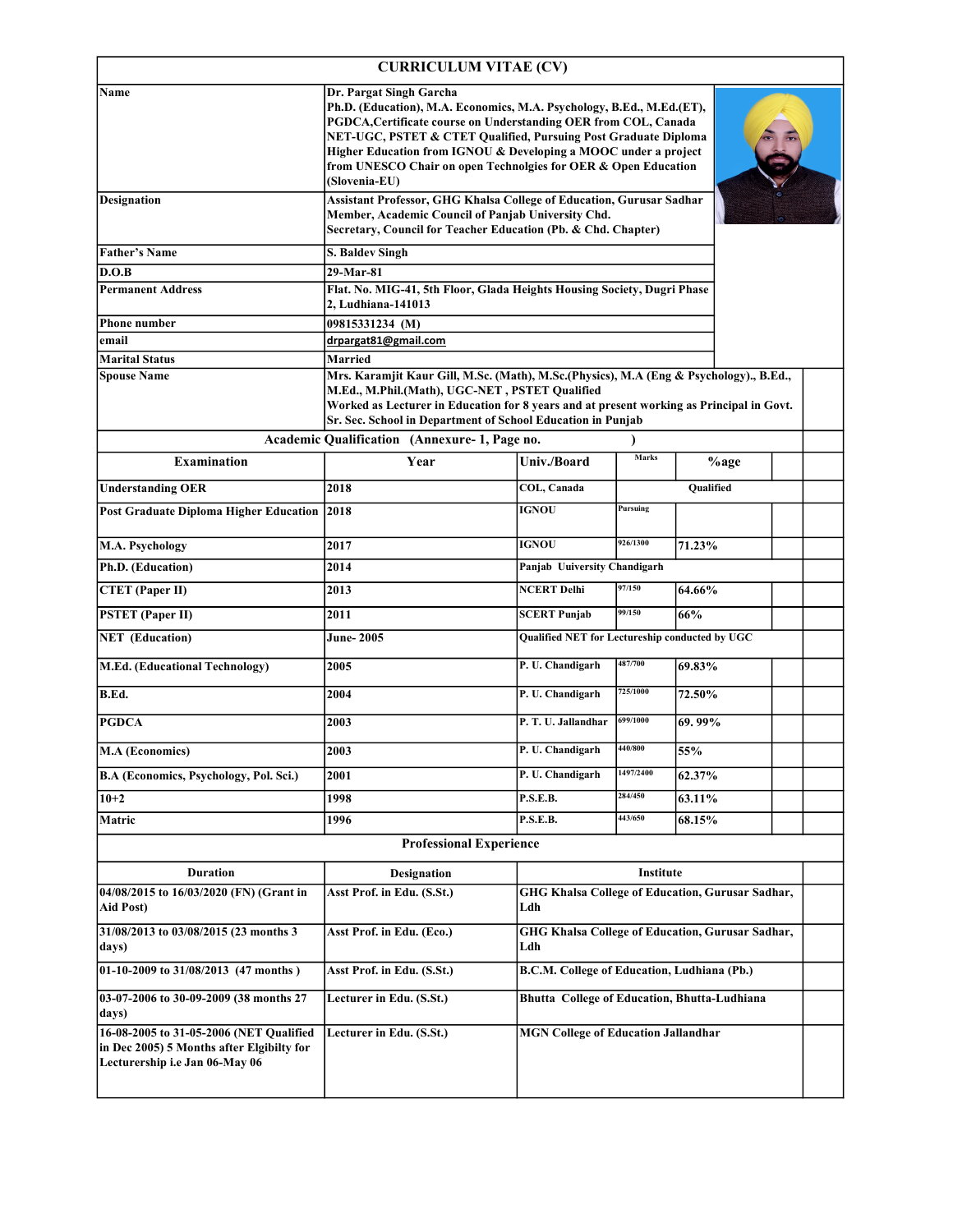|                | API SCORE - CATEGORY - III (RESEARCH, PUBLICATIONS & ACADEMIC CONTRIBUTIONS)                                                                                         |                                                                                                                                      |                                                       |                                                                 |                                           |                |                          |  |  |
|----------------|----------------------------------------------------------------------------------------------------------------------------------------------------------------------|--------------------------------------------------------------------------------------------------------------------------------------|-------------------------------------------------------|-----------------------------------------------------------------|-------------------------------------------|----------------|--------------------------|--|--|
|                |                                                                                                                                                                      | (A) RESEARCH PAPER/ARTICLE PUBLISHED IN JOURNALS (Annexure- 3, Page no.                                                              |                                                       |                                                                 |                                           |                |                          |  |  |
| Sr.<br>No      | Title of Paper with Page No.                                                                                                                                         | <b>Name of Journal</b>                                                                                                               | <b>ISSN/ISBN No.</b>                                  | <b>Whether</b> peer<br>reviewed.<br>Impact<br>factor,<br>if any | No. of<br>$Co-$<br>author<br>$\mathbf{s}$ | Main<br>author | <b>API</b>               |  |  |
| 1              | <b>Effect of cooperative learning on</b><br>achievement in English grammar of $8^{th}$<br>grade students in relation to their learning<br>approaches (47-50)         | <b>BCM Research Colloquium, Vol 1 No 1</b><br><b>June 2013</b>                                                                       | 2320-9321<br><b>UGC Sr. No.63312</b>                  | Peer<br>reviewed/referee                                        | $\mathbf{2}$                              | N <sub>0</sub> | $\mathbf{3}$             |  |  |
| $\overline{2}$ | <b>Effectiveness of cooperative learning on</b><br>academic achievement in social science of<br>secondary school students (1-8)                                      | Parview July, 2013 Vol 2 no 1                                                                                                        | 2320-558X                                             | Peer<br>reviewed/referee                                        | $\mathbf{2}$                              | Yes            | $\overline{7}$           |  |  |
| 3              | <b>Effectiveness of Participative Class-Room</b><br>Climate on Achievement in relation to their<br>learning approaches (46-51)                                       | <b>Journal of Advance studies in Education</b><br>and management, 2014, Vol.1 No 2                                                   | 2350-0492                                             | Peer<br>reviewed/referee<br>Иd                                  | $\mathbf{1}$                              | Yes            | 10                       |  |  |
| 4              | <b>Construction and Standardization of</b><br><b>Achievement test in Social Science (78-87)</b>                                                                      | Parview, 2014, Vol 4, no 2                                                                                                           | 2320-558X                                             | Peer<br>reviewed/referee<br>đ                                   | $\mathbf{1}$                              | <b>Yes</b>     | 10                       |  |  |
| 5              | <b>Effectiveness of Student team achievement</b><br>division(STAD) on social competency of<br>secondary school (37-39)                                               | <b>GHG Journal of Sixth Thought Vol 1</b><br><b>No. 1 March 2014</b>                                                                 | 2348-9936                                             | Peer<br>reviewed/referee<br>đ                                   | $\mathbf{2}$                              | Yes            | $\overline{7}$           |  |  |
| 6              | <b>Effectiveness of Inductive Approach and</b><br><b>Deductive Approach on Achievement of 9th</b><br>grade students in Punjabi Grammar (70-73)                       | <b>GHG Journal of Sixth Thought Vol 1</b><br>No. 2 Sept., 2014                                                                       | 2348-9936                                             | Peer<br>reviewed/referee<br>d                                   | 1                                         | Yes            | 10                       |  |  |
| 7              | <b>Construction and Standardization of</b><br><b>Achievement test in Social Science (48-52)</b>                                                                      | <b>BCM Research Colloquium Vol. 2 No 1</b><br><b>June 2014</b>                                                                       | 2320-9321<br><b>UGC Sr. No.63312</b>                  | Peer<br>reviewed/referee                                        | $\overline{2}$                            | No.            | $\mathbf{3}$             |  |  |
| 8              | <b>Effectiveness of cooperative learning on</b><br><b>Social Competence of secondary school</b><br>students (47-53)                                                  | Malwa journal of Research, Vol 1, No. 4 2250-334X<br>October, 2013                                                                   |                                                       | Peer<br>reviewed/referee<br>d                                   | $\overline{2}$                            | Yes            | $\overline{7}$           |  |  |
| 9              | Construction and standardization of an<br>achievement test of mathematics for ninth<br>grade students (74-78)                                                        | GHG Journal of Sixth Thought Vol 2,<br><b>No. 1 March 2015</b>                                                                       | 2348-9936                                             | Peer reviewed                                                   | 1                                         | Yes            | 10                       |  |  |
| 10             | <b>Effectiveness of Cooperative Learning on</b><br><b>Critical Thinking Dispositions of Secondary</b><br>School Students (55-62)                                     | Issues and ideas in Education Vol. 3 No.<br>1 March, 2015                                                                            | P 2320-7655 O<br>2320-8805<br><b>UGC Sr. No.41351</b> | Referred<br><b>Indexed Journal</b>                              | $\overline{2}$                            | <b>Yes</b>     | 10.5                     |  |  |
| 11             | <b>Continuous and Comprehensive Evaluation:</b><br>Is it really Stress reliever? (228)                                                                               | <b>Edu-Psycatia: An International Journal</b><br>of Education & Psychology Vol II, No. I,<br>January- June 2015                      | <b>Online ISSN</b><br>2348-0785                       | Referred<br>Research<br>Journal                                 | 1                                         | Yes            | 10                       |  |  |
| 12             | <b>Teachers' Perception about Social Studies</b><br>Textbook in context of achievement of aims<br>$(17-21)$                                                          | GHG Journal of Sixth Thought Vol. 3<br>No. 1 March, 2016                                                                             | 2348-9936                                             | Indexed<br>Referred                                             | $\overline{2}$                            | Yes            | $\overline{7}$           |  |  |
| 13             | Rural - urban disparities in higher<br>education                                                                                                                     | <b>International Multidisciplinary</b><br>e-Journal.(71-75) Vol-V, Issue-V, May-<br>2016. (link on website of UGC list)              | 2277-4262<br><b>UGC Sr. No.47265</b>                  | 4.081(SJIF)<br>Peer<br>reviewed/referee                         | 1                                         | Yes            | 25                       |  |  |
|                | 14 Effectiveness of student team achievement<br>division(STAD) on social competency of<br>secondary school Secondary school students<br>$(23-28)$                    | Indian Streams Research Journal Vol. 6 2230-7850<br>Issue 4, May - 2016 (in UGC list 15/5/17   UGC Apprvd 8280<br>under newly added) |                                                       | 4.1625(UIF)<br>Peer<br>reviewed/referee                         | 1                                         | Yes            | 25                       |  |  |
| 15             | <b>Reflections on Two years Teacher</b><br><b>Education Programme (69-73)</b>                                                                                        | <b>International journal of Education June</b><br>2016, Volume 6                                                                     | 2347-4343<br><b>UGC Sr. No.46229</b><br>(63022)       | International<br>Indexed &<br>refereed                          | 1                                         | Yes            | 15                       |  |  |
| 16             | Women Empowerment: Need of the Hour<br>$(31-34)$                                                                                                                     | <b>Quest International Multidisciplinary</b><br>Research Journal May, 2016, Volume -                                                 | 2278-4497 UGC<br>Sr. No.62559                         | IF(6.89)                                                        | 1                                         | Yes            | 25                       |  |  |
| 17             | Social media and its effect on students (40-<br>45)                                                                                                                  | Global Academic Research Journal May 2347-3592<br>– 2016, Volume – IV, Issue – V                                                     | Sr. No.45795                                          | $UGC$ IF(5.56)                                                  | 1                                         | Yes            | 25                       |  |  |
| 18             | Influence of gender and residence on<br>academic achievement of teacher trainees<br>$(1-6)$                                                                          | Pillai Journal of Educational Research<br>and Technology July 2016 Vol. 5 No. 2                                                      | 2249-4367                                             | Peer<br>reviewed/referee                                        | 1                                         | Yes            | 15                       |  |  |
| 19             | Social Studies Textbook in context of<br><b>Exercise and Activities: Perception of</b><br><b>School Teachers (8-14)</b>                                              | journal of Advance studies in Education<br>and management, 2016, Vol.1 No. 2                                                         | 2350-0492                                             | Peer<br>reviewed/referee<br>đ                                   | 1                                         | Yes            | 15                       |  |  |
| 20             | Physical appearance of 9th grade social<br>studies textbook: school teachers'<br>perception (18-23)                                                                  | Global Academic Research Journal (18-<br>23) Vol- IV Issue VI June-July 2016                                                         | <b>UGC</b><br>2347-3592<br>Sr. No.45795               | $IF(5.56)$ Peer<br>reviewed/referee                             | 1                                         | Yes            | 25                       |  |  |
| 21             | <b>School Teachers Perception regarding</b><br><b>Social Studies Textbook With special</b><br>reference to Organization and Presentation<br>of Subject Matter (9-15) | Research Expo IMRJ (9-15) Vol-VI<br><b>Issue VI June-July 2016</b>                                                                   | 2250-1630<br>Sr. No.45673                             | $UGC$ IF (5.93)Peer<br>reviewed/referee                         | 1                                         | Yes            | 25                       |  |  |
| 22             | Attitude of student teacher's toward<br>teacher eligibility test: role of residence                                                                                  | Parview, Vol-8, Number-2, Oct, 2016<br>Page No. 42-48                                                                                | 2320-558X                                             | Peer<br>reviewed/referee                                        | $\mathbf{1}$                              | Yes            | $\overline{\phantom{0}}$ |  |  |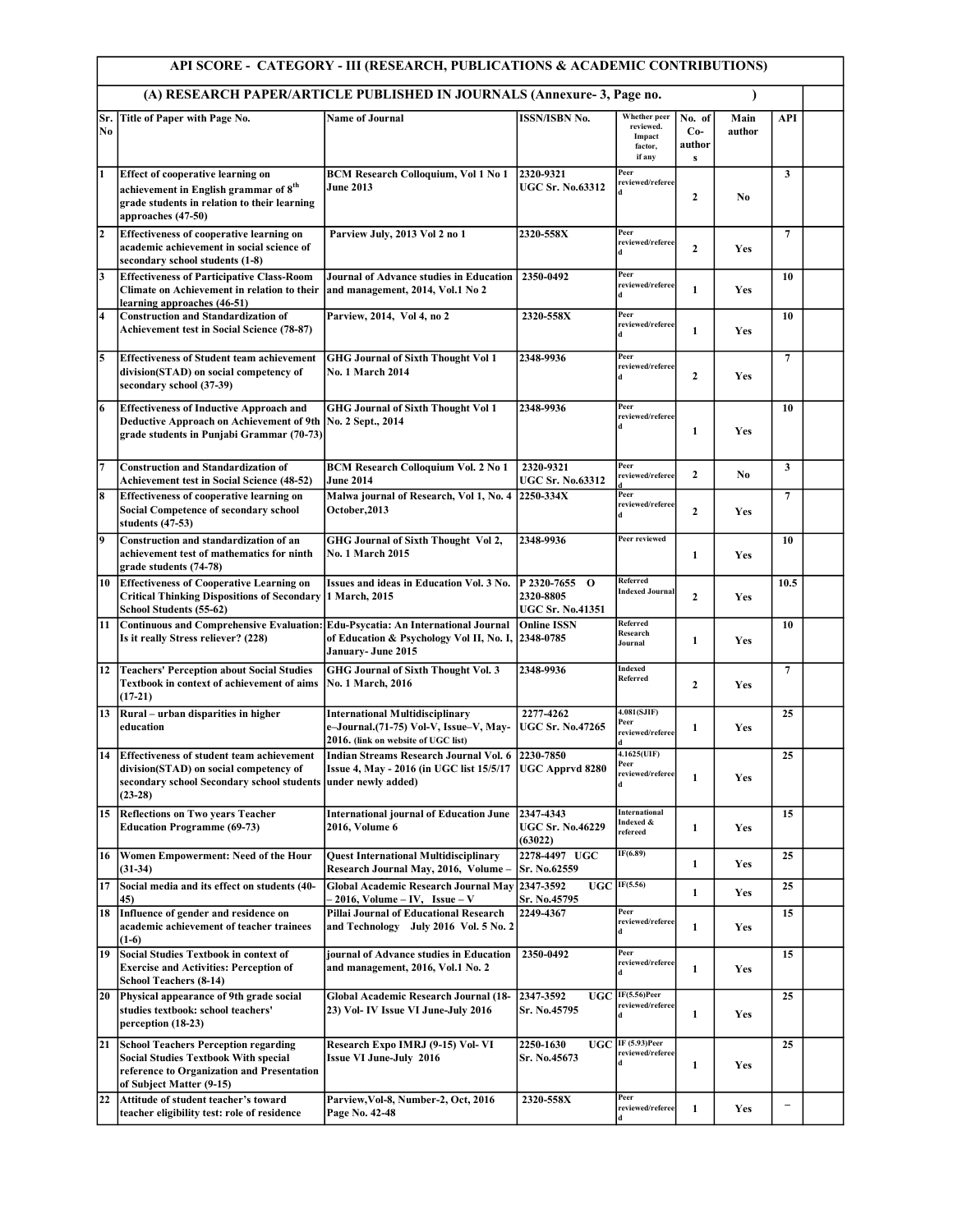| 23 | Does gender influence critical thinking                                                                                            | Malwa Journal of Education, Vol 1, No. 2250-334X                                                                |                                                                                          | Peer                                          |                  |     |                          |  |
|----|------------------------------------------------------------------------------------------------------------------------------------|-----------------------------------------------------------------------------------------------------------------|------------------------------------------------------------------------------------------|-----------------------------------------------|------------------|-----|--------------------------|--|
|    | skills & critical thinking dispositions of<br>teacher trainees? (1-7)                                                              | 7, Oct. 2016                                                                                                    |                                                                                          | reviewed/referee                              | $\mathbf{1}$     | Yes |                          |  |
| 24 | Influence of gender and nature of job on<br>awareness among teachers toward Right to<br>Information Act-2005 (23-28)               | <b>Vignettes of Research Vol IV IssueVI</b><br>June-July 2016                                                   | <b>UGC</b><br>2320-1797<br>Sr. No.63909                                                  | $IF(5.75)$ Peer<br>reviewed/referee           | 1                | Yes | 25                       |  |
| 25 | <b>Semester System: A Theoretical</b><br>Perspective (22-26)                                                                       | ACME (5.79) Vol IV Issue VI June July<br>2016                                                                   | 2320-236X<br><b>UGC</b><br>Sr. No.48606                                                  | IF(5.79) Peer<br>reviewed/referee             | 1                | Yes | 25                       |  |
| 26 | <b>Attitude of Pre Service Teacher Trainees</b><br><b>Toward Semester System: Role of Stream</b><br>$(54-57)$                      | GHG Journal of Sixth Thought Vol. 3<br>No. 2 Sept, 2016                                                         | 2348-9936                                                                                | IF (1.52) Peer<br>reviewed/referee            | 1                | Yes |                          |  |
| 27 | <b>Effectiveness of cooperative learning on</b><br>critical thinking skills of secondary school<br>students (6032-6040)            | International Journal of Informative &<br>Futuristic Research Vol. 4 ISSUE 4<br>Dec. 2016                       | 2347-1697<br>UGC Sr. No.                                                                 | IF (5.081) Peer<br>reviewed/referee<br>d      | $\boldsymbol{2}$ | Yes | $\overline{\phantom{0}}$ |  |
| 28 | <b>Right to Information Act-2005: Awareness</b><br>among Teachers in Context of their Age (66-JJan -2017, Issue 17. Vol-03<br>70)  | Vidyawarta                                                                                                      | 2319-9318<br><b>UGC Sr. No.62759</b>                                                     | <b>IF 4.014 Peer</b><br>reviewed/referee      | 1                | Yes | 25                       |  |
| 29 | <b>Two Year Teacher Education Courses:</b><br><b>Some Observations (93-96)</b>                                                     | Printing Area, International research<br>Jan 17 Issue 25, Vol-01<br>Journal                                     | 2394-5303<br><b>UGC Sr. No.43053</b>                                                     | <b>IF 4.002 Peer</b><br>reviewed/referee      | 1                | Yes | 25                       |  |
| 30 | <b>Book Review: THE FIRST TEACHER (53-</b><br>54)                                                                                  | <b>The Creative Launcher</b><br>An<br>International & Refereed E-Journal,<br>Vol. I & Issue V, December 2016    | 2455-6580<br><b>UGC Sr. No. 62952</b>                                                    | <b>IF 1.549 Peer</b><br>reviewed/referee      | $\mathbf{1}$     | Yes | 25                       |  |
| 31 | Methods of Teaching Social Studies at<br><b>School Level: Views of School Teachers</b>                                             | GHG Journal of Sixth Thought Vol. 4,<br><b>No. 1 March 2017</b><br>$(31-34)$                                    | 2348-9936                                                                                | IF (1.52) Peer<br>reviewed/referee            | $\mathbf{1}$     | Yes |                          |  |
| 32 | Awareness among teachers towards right to<br>information act-2005 with special reference<br>to their experience and stream (27-31) | <b>Bhatter College Journal of</b><br>Multidisciplinary Studies, Vol. VII,<br>Number 2, 2017, DOI:10.25274/bcjms | 2249-3301<br>https://dx.doi.org/10.25<br>274/bcjms.v7n2.v7n2sc<br>05 UGC Sr. No.<br>1222 | UGC App.<br>Crossref<br>Member/Refere<br>ed   | $\mathbf{1}$     | Yes | 10                       |  |
| 33 | Influence of gender on Attitude of pupil<br>teacher's toward teacher eligibility test (31-<br>34)                                  | Journal of Education, Vol.7, No. 1 Peer<br>reviewed & refereed                                                  | 0975-8720<br><b>UGC Sr. No. 48112</b>                                                    | Peer<br>reviewed/referee<br>d                 | 1                | Yes | 15                       |  |
| 34 | Influence of gender and residence on<br>attitude of pupil teacher's toward teacher<br>eligibility test (31-35)                     | Edutacks, Vol. 17, No. 4 December 2017                                                                          | 0972 - 9844<br><b>UGC Sr. No. 92</b><br>(prelist)                                        | Peer<br>reviewed/referee<br>d                 | $\boldsymbol{2}$ | Yes | 10.5                     |  |
| 35 | Influence of residence on critical thinking of<br>teacher trainees(118-120)                                                        | Vidyawarta (International & Refereed)<br>Jan -2018, Issue 21. Vol-01                                            | 2319-9318<br><b>UGC Sr. No.62759</b>                                                     | <b>IF 4.014 Peer</b><br>reviewed/referee      | $\mathbf{1}$     | Yes | 25                       |  |
| 36 | <b>Challenges before Teacher Education</b><br>$(104-106)$                                                                          | Vidyawarta (International & Refereed)<br>Jan -2018, Issue 21. Vol-01                                            | 2319-9318<br><b>UGC Sr. No.62759</b>                                                     | <b>IF 4.014 Peer</b><br>reviewed/referee      | 1                | Yes | 25                       |  |
| 37 | <b>Value Based Education: Framework for</b><br><b>Schools</b>                                                                      | CMRJ, Vol-2, Issue-1, March 2017                                                                                | 2455-8982                                                                                | <b>IF 1.856 Peer</b><br>reviewed/referee      | $\mathbf{1}$     | Yes | $\equiv$                 |  |
| 38 | Influence of place of residence on Attitude<br>of Teacher Trainees toward<br>Semester System (71-74)                               | Printing Area, International journal<br>research Journal July 17 Issue 31, Vol-<br>03, refereed journal         | 2394-5303<br><b>UGC Sr. No.43053</b>                                                     | <b>IF 4.002 Peer</b><br>reviewed/referee      | 1                | Yes | 25                       |  |
| 39 | <b>Low Quality Research in Teacher</b><br><b>Education: Some Causes (68-70)</b>                                                    | Vidyawarta (International & Refereed)<br>July-Sept -2017, Issue 19. Vol-01                                      | 2319-9318<br><b>UGC Sr. No.62759</b>                                                     | IF 4.014 Peer<br>reviewed/referee             | 1                | Yes | 25                       |  |
|    | 40 Perception of School Teachers about<br><b>Transactional Practices of Social Studies</b><br>$(102-106)$                          | Printing Area, International research<br>Journal July 17 Issue 31, Vol-03<br>refereed journal                   | 2394-5303<br><b>UGC Sr. No.43053</b>                                                     | <b>IF 4.002 Peer</b><br>reviewed/referee<br>d | $\mathbf{1}$     | Yes | 25                       |  |
| 41 | UGC Journal List: Is it really a Quality<br><b>Parameter in Research Publication?</b> (57-<br>61)                                  | Vidyawarta (International & Refereed)<br>July-Sept -2017, Issue 19. Vol-02                                      | 2319-9318<br><b>UGC Sr. No.62759</b>                                                     | <b>IF 4.014 Peer</b><br>reviewed/referee      | 1                | Yes | 25                       |  |
| 42 | Role of Gender on Attitude of Teacher<br><b>Trainees toward Semester</b><br><b>System (61-65)</b>                                  | <b>International Journal of Education,</b><br>Issue June 2017, Vol. 7 refereed journal                          | 2347-4343<br><b>UGC Sr. No.46229</b><br>(63022)                                          | Peer<br>reviewed/referee                      | 1                | Yes | 25                       |  |
| 43 | Suggestions regarding Internship of<br><b>Teacher Trainees' in Schools of Punjab (95-</b><br>98)                                   | Vidyawarta(International & Refereed)<br>Jan -2018, Issue 21. Vol-01                                             | 2319-9318<br><b>UGC Sr. No.62759</b>                                                     | <b>IF 4.014 Peer</b><br>reviewed/referee      | 1                | Yes | 25                       |  |
| 44 | <b>Teacher Education a place for</b><br><b>Experimentation (14-20)</b>                                                             | Edu World April 2018, Vol. VIII, No.5,<br>refereed journal                                                      | 2319-7129<br><b>UGC Sr. No.62981</b>                                                     | Peer<br>reviewed/referee                      | $\mathbf{2}$     | Yes | 10.5                     |  |
| 45 | Editorial                                                                                                                          | GHG Journal of Sixth Thought Vol. 3,<br>No. 2 Sept, 16                                                          | 2348-9936                                                                                | Peer reviewed                                 | 1                | Yes | $\qquad \qquad -$        |  |
| 46 | Editorial                                                                                                                          | GHG Journal of Sixth Thought Vol. 4,<br>No. 1 March, 17                                                         | 2348-9936                                                                                | Peer reviewed                                 | $\mathbf{1}$     | Yes | $\qquad \qquad -$        |  |
|    | 47 Editorial                                                                                                                       | GHG Journal of Sixth Thought Vol. 4,<br>No. 2 Sept, 2017                                                        | 2348-9936                                                                                | Peer reviewed                                 | 1                | Yes | $\qquad \qquad -$        |  |
|    | 48 Editorial                                                                                                                       | GHG Journal of Sixth Thought Vol. 6,<br>No. 1 March, 2019                                                       | 2348-9936                                                                                | Peer reviewed                                 | 1                | Yes | $\equiv$                 |  |
|    |                                                                                                                                    | <b>Total</b>                                                                                                    |                                                                                          |                                               |                  |     | 660.5                    |  |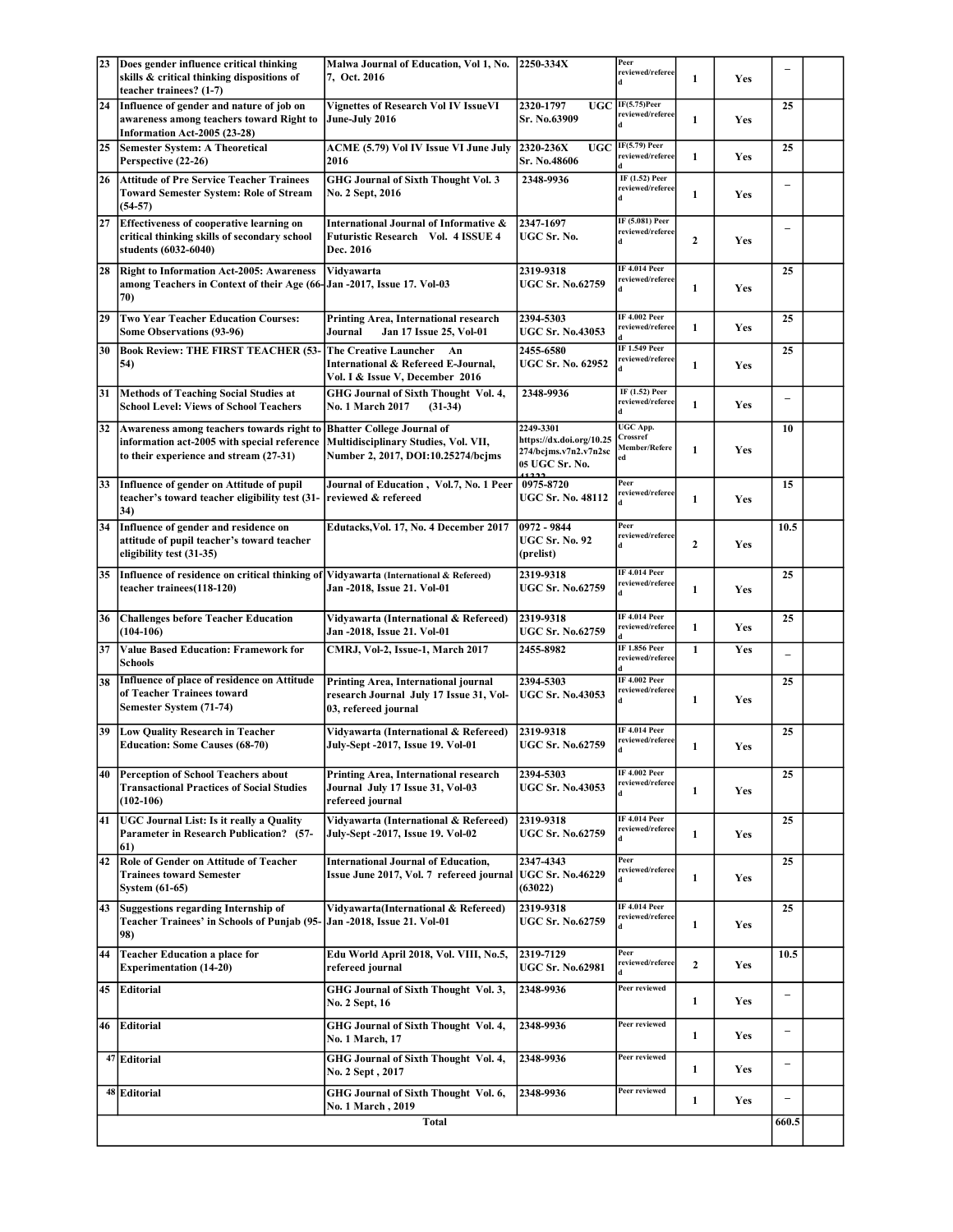| <b>Editor of Research Journals</b> |                                                                                |                                                                                                             |                                                      |                                                               |                                |                                   |                          |  |
|------------------------------------|--------------------------------------------------------------------------------|-------------------------------------------------------------------------------------------------------------|------------------------------------------------------|---------------------------------------------------------------|--------------------------------|-----------------------------------|--------------------------|--|
| l1                                 | <b>Managing Editor</b>                                                         | <b>BCM Research Colloquium, Vol 1 No 1</b><br><b>June 2013</b>                                              | 2320-9321                                            | UGC App,<br>Journal                                           |                                |                                   | $\qquad \qquad -$        |  |
| 2                                  | <b>Managing Editor</b>                                                         | BCM Research Colloquium, Vol 1 No. 2 2320-9321<br><b>June 2014</b>                                          |                                                      | UGC App,<br>Journal                                           |                                |                                   | $\overline{\phantom{0}}$ |  |
| l3                                 | <b>Editor</b>                                                                  | <b>GHG Journal of Sixth Thought Vol 1</b><br><b>No. 1 March 2014</b>                                        | 2348-9936                                            | Peer reviewed                                                 |                                |                                   | $\equiv$                 |  |
| 4                                  | <b>Editor</b>                                                                  | <b>GHG Journal of Sixth Thought Vol 1</b><br>No. 2 Sept., 2014                                              | 2348-9936                                            | Peer reviewed                                                 |                                |                                   | $\equiv$                 |  |
| 5                                  | <b>Editor</b>                                                                  | <b>GHG Journal of Sixth Thought Vol 2</b><br><b>No. 1 March 2015</b>                                        | 2348-9936                                            | Peer reviewed                                                 |                                |                                   | $\overline{\phantom{0}}$ |  |
| 6                                  | <b>Editor</b>                                                                  | <b>GHG Journal of Sixth Thought Vol 2</b><br>No. 2 Oct., 2015                                               | 2348-9936                                            | Peer reviewed                                                 |                                |                                   | $\overline{\phantom{0}}$ |  |
| l7                                 | Editor                                                                         | <b>GHG Journal of Sixth Thought Vol 3</b><br><b>No. 1 March 2016</b>                                        | 2348-9936                                            | Peer reviewed                                                 |                                |                                   | $\overline{\phantom{0}}$ |  |
| 8                                  | <b>Editor</b>                                                                  | <b>International Journal Research Magma</b>                                                                 | 2456-7078                                            | <b>IF Journal</b>                                             |                                |                                   |                          |  |
| 9                                  | <b>Editor</b>                                                                  | <b>International Journal of Applied</b><br>Research                                                         | P 2394-7500  O 2394 UGC/IF<br>5869                   | Journal                                                       |                                |                                   | $\equiv$                 |  |
| 10                                 | <b>Editor</b>                                                                  | <b>GHG Journal of Sixth Thought Vol 3</b><br>No. 2 Sept., 2016                                              | 2348-9936                                            | <b>IF Journal</b>                                             |                                |                                   | $\overline{\phantom{0}}$ |  |
| 11                                 | <b>Editor</b>                                                                  | <b>GHG Journal of Sixth Thought Vol 4</b><br>No. 1 March., 2017                                             | <b>IF</b> Journal                                    | <b>IF Journal</b>                                             |                                |                                   | $\overline{\phantom{0}}$ |  |
| 12                                 | <b>Editor</b>                                                                  | <b>GHG Journal of Sixth Thought Vol 4</b><br>No. 2 Sept., 2017                                              | <b>IF Journal</b>                                    | <b>IF Journal</b>                                             |                                |                                   | $\overline{\phantom{0}}$ |  |
| 13                                 | <b>Editor</b>                                                                  | <b>GHG Journal of Sixth Thought Vol 6</b><br>No. 1 March., 2019                                             | <b>IF Journal</b>                                    | <b>IF Journal</b>                                             |                                |                                   | $\overline{\phantom{0}}$ |  |
| 14                                 | Editor                                                                         | Ajanta- An International<br><b>Multidisciplinary quartly Research</b><br>Journal (Vol, 8, Issue 2, Part 1)  | UGC-UGC/IF<br>2277-5730<br>40776 April-June,<br>2019 | Journal                                                       |                                |                                   | $\overline{a}$           |  |
| 15                                 | <b>Editor</b>                                                                  | Ajanta- An International<br><b>Multidisciplinary quartly Research</b><br>Journal (Vol, 8, Issue 2, Part II) | 2277-5730<br>40776 April-June,<br>2019               | <b>UGC-</b> IF Journal                                        |                                |                                   | $\overline{\phantom{0}}$ |  |
| 16                                 | Editor                                                                         | Ajanta- An International<br><b>Multidisciplinary quartly Research</b><br>Journal (Vol, 9, Issue 2, Part I)  | 2277-5730<br>40776 April-June,<br>2019               | <b>UGC-</b> IF Journal                                        |                                |                                   | $\qquad \qquad -$        |  |
| 17                                 | Editor                                                                         | Ajanta- An International<br><b>Multidisciplinary quartly Research</b><br>Journal (Vol, 9, Issue 2, Part II) | 2277-5730<br>40776 April-June,<br>2019               | <b>UGC-</b> IF Journal                                        |                                |                                   | $\overline{\phantom{0}}$ |  |
|                                    |                                                                                | <b>Total</b>                                                                                                |                                                      |                                                               |                                |                                   |                          |  |
|                                    |                                                                                | (B) PUBLICATION OF BOOKS/ CHAPTERS IN BOOKS (Annexure-4, Page no.                                           |                                                      |                                                               |                                | $\lambda$                         |                          |  |
|                                    |                                                                                | (i) Text/Reference Books published : (                                                                      |                                                      | $\lambda$                                                     |                                |                                   |                          |  |
| Sr.<br>No.                         | <b>Title of Book</b>                                                           | Name and Address of the Publisher<br>& Year of Publication                                                  | <b>ISSN/ISBN No.</b>                                 | Level of<br><b>Publication:</b><br>International<br>/National | No. of<br>$Co-$<br>author<br>s | Whether<br>you<br>are the<br>main | API                      |  |
| l1                                 | <b>Resurgence of Education</b>                                                 | Nirvan Publication Ltd. Ldh., 2012                                                                          | 978-81-923919-6-0                                    | National                                                      | 6                              | No                                | 6                        |  |
| 2                                  | <b>Teaching of Economics</b>                                                   | SG Publication Ltd, Jallandhar, 2014                                                                        | 819242035-3                                          | <b>National</b>                                               | 3                              | No                                | 6                        |  |
| l3                                 | <b>Transforming Teacher Education in</b><br><b>Changing Scenario</b>           | Twenty First Century Pub. Ltd, Patiala,<br>2014                                                             | 978-93-80748-85-6                                    | National                                                      | 3                              | No                                | 6                        |  |
| 4                                  | <b>Teacher Education- Challenges and</b><br><b>Opportunities</b>               | Twenty First Century Pub. Ltd, Patiala,<br>2014                                                             | 978-81-89463-64-9                                    | <b>National</b>                                               | 3                              | No                                | 6                        |  |
| 5                                  | Language: Proficiency and communication<br>across the curriculum               | SG Publication Ltd, Jallandhar, 2015                                                                        | 978-938391152-3                                      | National                                                      | 5                              | No                                | 6                        |  |
| 6                                  | <b>Pedagogy of Economics I</b>                                                 | SG Publication Ltd, Jallandhar, 2016                                                                        | 819242035-3                                          | National                                                      | $\mathbf{2}$                   | No                                | 6                        |  |
| 7                                  | <b>Understanding the Discipline</b>                                            | SG Publication Ltd, Jallandhar, 2016                                                                        | 938391185-9                                          | <b>National</b>                                               | 3                              | No                                | 6                        |  |
| 19                                 | <b>Gross National Happiness- An indicator of</b><br><b>National Well-Being</b> | Twenty First Century Pub. Ltd, Patiala, 978-93-85450-04-4<br>March 2017                                     |                                                      | National                                                      | 3                              | No.                               | 6                        |  |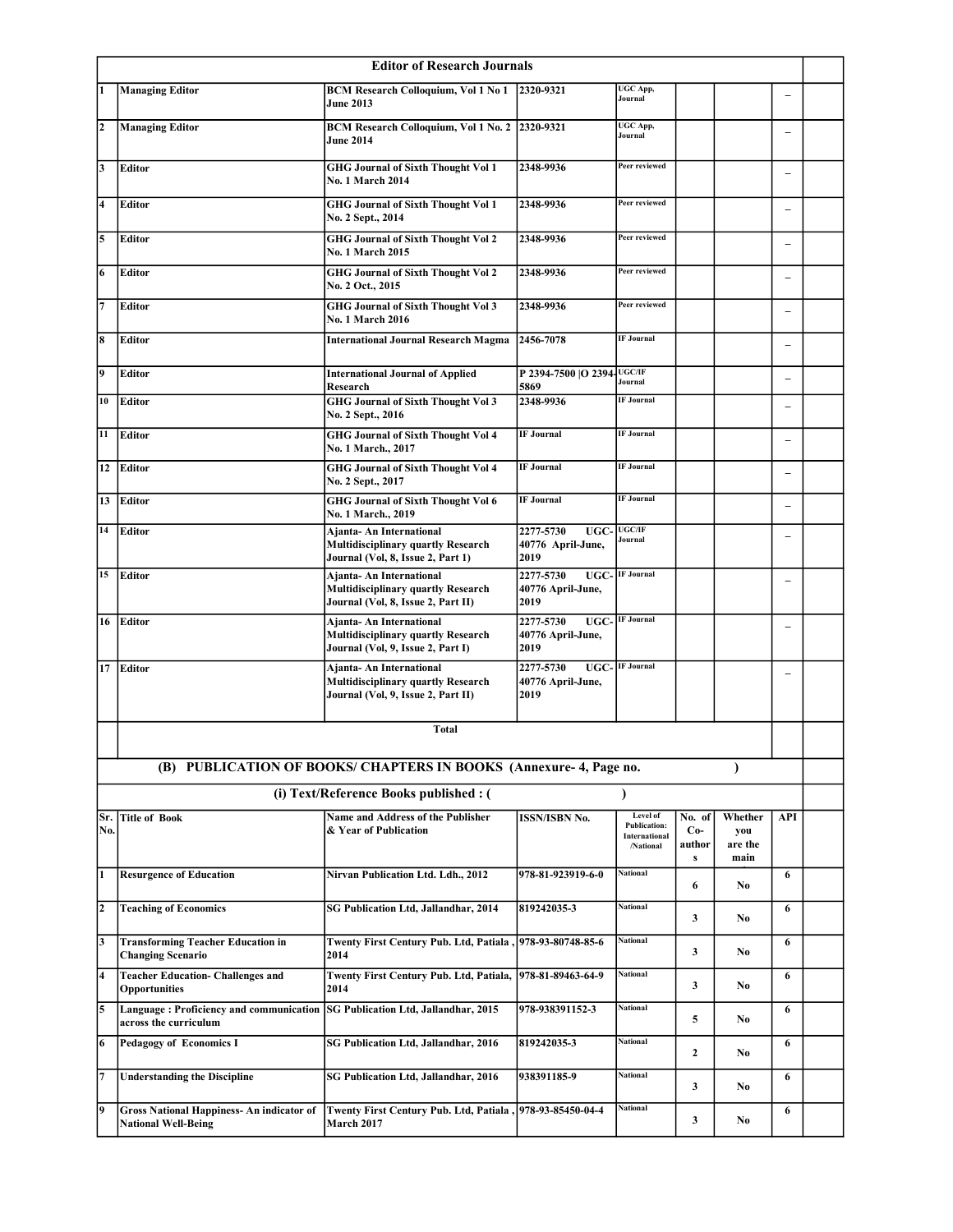| 10                      | Role of Research in Quality Education                                                                          | <b>Ashthetic Publication, Ludhina, New</b><br>York & Brampton 2016                                                                   | 978-93-83092-64-2    | International                                                 | 3                              | No                                          | 9          |  |
|-------------------------|----------------------------------------------------------------------------------------------------------------|--------------------------------------------------------------------------------------------------------------------------------------|----------------------|---------------------------------------------------------------|--------------------------------|---------------------------------------------|------------|--|
| 11                      | Language across the Curriculum (Pbi)                                                                           | <b>SG Publication Ltd, Jallandhar, 2018</b>                                                                                          | 978-93-83911-83-7    | <b>National</b>                                               | $\mathbf{2}$                   | No                                          | 6          |  |
| 12                      | Curriculum & Understanding<br>Discipline(Punjabi Medium)                                                       | Twenty First Century Pub. Ltd, Patiala,<br>2019                                                                                      | 978-938-86691-7-7    | National                                                      | 2                              | Yes                                         | 14         |  |
| 13                      | <b>Growth and Development of the</b><br>Learner(Eng)                                                           | Twenty First Century Pub. Ltd, Patiala, 978-938-9673777<br><b>March 2017</b>                                                         |                      | National                                                      | $\mathbf{2}$                   | No                                          | 6          |  |
| 14                      | Growth and Development of the Learner<br>(Pbi)                                                                 | 1978-938-9673784, Twenty First Century Pub. Ltd, Patiala<br><b>March 2017</b>                                                        |                      | National                                                      | $\mathbf{2}$                   | No                                          | 6          |  |
|                         |                                                                                                                | <b>Total</b>                                                                                                                         |                      |                                                               |                                |                                             | 89         |  |
|                         |                                                                                                                | (iii) Articles/Chapters published in Books: (                                                                                        |                      |                                                               |                                |                                             |            |  |
| Sr.<br>No.              | <b>Title of Article/Chapter</b>                                                                                | Title of the<br>Book, Name of the Editor &<br><b>Publisher, Date of Publication</b>                                                  | <b>ISSN/ISBN No.</b> | Level of<br><b>Publication:</b><br>International<br>/National | No. of<br>$Co-$<br>author<br>s | Whether<br>you<br>are the<br>main<br>author | <b>API</b> |  |
| I1                      | Comparative study of elementary education Contemporary Indian education by Dr.<br>in Assam and Punjab (83-103) | <b>Khushvinder Kumar</b>                                                                                                             | 81-922217-5-5        | <b>National</b>                                               | $\overline{2}$                 | No                                          | 1.5        |  |
| 2                       | Social networking widens gaps in cultural<br>ties (56-58)                                                      | <b>Bridging Gaps in Indian Culture, 2015</b>                                                                                         | 938-391117-4         | National                                                      | $\mathbf{1}$                   | Yes                                         | 5          |  |
| 3                       | <b>Continuous and comprehensive Evaluation:</b><br>Is it really stress reliever (138-140)                      | <b>Latest Trends in Teacher Education</b>                                                                                            | 938-3911-34-9        | <b>National</b>                                               | 1                              | <b>Yes</b>                                  | 5          |  |
| 4                       | Plagiarism : Ways and Means to avoid it<br>(CIE, Delhi)                                                        | Academic Writing, Anti Plagiarism and<br><b>Citations</b>                                                                            | 93-86262-69-1        | <b>National</b>                                               | 1                              | Yes                                         | 5          |  |
| 5                       | Sixth River in Punjab-River of Drugs (52-<br>59)                                                               | Future at Stake, 2013, Indo Global<br><b>College of Education.</b>                                                                   | 978-93-80144-39-9    | <b>National</b>                                               | 1                              | Yes                                         | 5          |  |
| 6                       | <b>Teacher Education in 21st century: Some</b><br>observation (158-162)                                        | Changing role of teachers in 21st<br>century , 2013, DAN College of<br><b>Education Nawansaher</b>                                   | 978-93-80141-25-2    | National                                                      | $\overline{2}$                 | NO.                                         | 1.5        |  |
| 7                       | Jigsaw- Cooperative learning strategy in<br>social science ( 103-108)                                          | <b>IQAC-A Pivot of Educational spokes,</b><br><b>RIMT College of Education Mandi</b><br>Gobindgarh                                   | 978-93-80144-82-5    | <b>National</b>                                               | 1                              | <b>Yes</b>                                  | 5          |  |
| $\overline{\mathbf{8}}$ | Cooperative learning- When you teach, you<br>learn twice (301-305)                                             | <b>Resurgence of Education, BCM College</b><br>of education Ludhiana                                                                 | 978-81-923919-6-0    | National                                                      | $\overline{2}$                 | NO.                                         | 1.5        |  |
| 9                       | Critical Thinking: Need of the hour for<br>Quality Enhancement (129-134)                                       | Challenges for sustainable development<br>and quality Assurance in Education,<br>2014, Moga College of education Ghall<br>Kalan Moga | 978-93-80144-27-6    | <b>National</b>                                               | 1                              | Yes                                         | 5          |  |
| 10                      | Ethics: Role of school and family (291-295)                                                                    | An ideal society: Quest for excellence,<br>2014, RIMT College of Education,<br>Mandi Gobindgarh                                      | 93-8014-538-9        | National                                                      | 1                              | <b>Yes</b>                                  | 5          |  |
| 11                      | RTE and responsibilities of the state (127-<br>130)                                                            | <b>Right to education Challenges Ahead,</b><br>2014, Satayam College of Education                                                    | 978-93-8014-533-4    | National                                                      | 1                              | Yes                                         | 5          |  |
| 12                      | <b>Education Colleges and Inclusive</b><br>Education: A Call for Change (243-248)                              | <b>Inclusive Education, 2014, LLRM</b><br><b>College of Education Dhudike</b>                                                        | 978-81-909549-2-1    | National                                                      | 1                              | Yes                                         | 5          |  |
| 13                      | <b>Teacher Education and Research: Some</b><br>problems (132-135)                                              | <b>Contrive Educators for Global</b><br><b>Education, Moga College of Education,</b><br>Moga, 2014                                   | 978-93-8014-552-5    | National                                                      | 1                              | Yes                                         | 5          |  |
| 14                      | Women Education in India: Historical<br>developments, current status and some<br>concerns (269-276)            | <b>Evolve Her-Empowering Women from</b><br>the Inside Out, Babe Ke College of<br><b>Education, Mudki</b>                             | 978-93-5113-330-8    | <b>International</b>                                          | 1                              | <b>Yes</b>                                  | 10         |  |
| 15                      | <b>RTE: Some opportunities (324-326)</b>                                                                       | <b>Right To Education: Challenges and</b><br>implementation, 2014, Guru Nanak<br><b>College of Education, Gopalpur</b>               | 978-93-3132324-8     | <b>National</b>                                               | $\mathbf{1}$                   | <b>Yes</b>                                  | 5          |  |
| 16                      | <b>Innovations in Teaching Practice (571-574)</b>                                                              | <b>Quality Concerns in Teacher Education,</b><br>2014, MGN College of Education<br>Jalandhar                                         | 978-93-8014-549-5    | <b>National</b>                                               | 1                              | <b>Yes</b>                                  | 5          |  |
| 17                      | Teacher Education in India: is it really<br>producing Nation builders(87-90)                                   | <b>New Pathways in Teacher Education,</b><br>2014 Akal College of Education,<br><b>Fatehgarh Channa</b>                              | 81-89463-55-7        | National                                                      | 1                              | Yes                                         | 5          |  |
| 18                      | Value crisis among Modern Youth                                                                                | Value Chaos: Coercive for Society,<br>2015, Doraha College of<br><b>Education, Doraha</b>                                            | 978-93-85446-09-2    | National                                                      | 1                              | <b>Yes</b>                                  | 5          |  |
| 19                      | Teaching practice weakest link in Teacher<br>education(317-320)                                                | <b>Teacher Education Challenges and</b><br>Opportunities, 2015, GHG Khalsa<br><b>College of Education</b>                            | 978-81-89463-64-9    | National                                                      | 1                              | Yes                                         | 5          |  |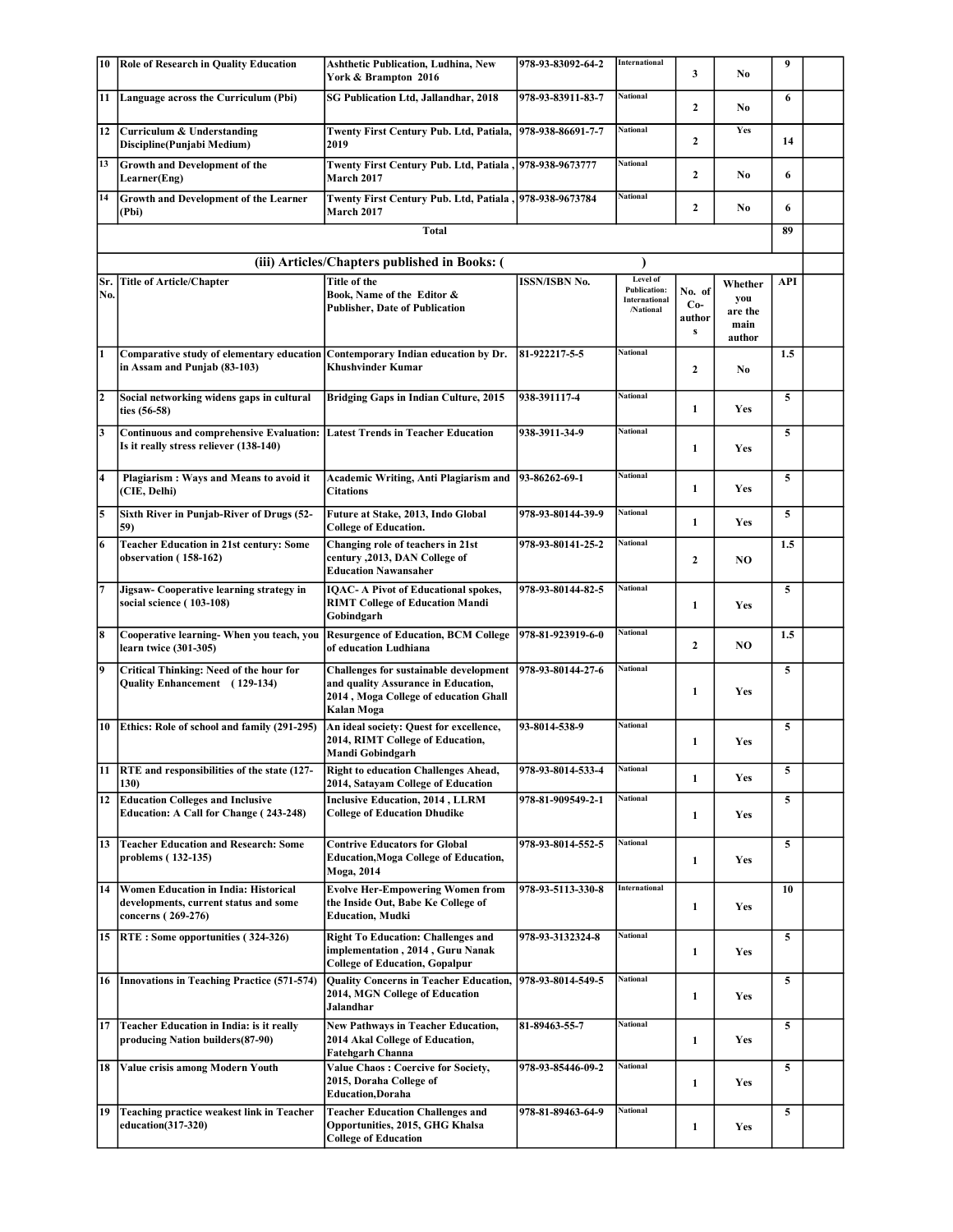| <b>20</b>               | Two year B.Ed. and M.Ed.: A new                                                                                    | <b>Transforming Teacher Education in</b>                                                                                                    | 978-93-80748-85-6                                  | <b>National</b>                                                      |                                                         |                                          | 5                        |  |
|-------------------------|--------------------------------------------------------------------------------------------------------------------|---------------------------------------------------------------------------------------------------------------------------------------------|----------------------------------------------------|----------------------------------------------------------------------|---------------------------------------------------------|------------------------------------------|--------------------------|--|
|                         | Challenge (36-39)                                                                                                  | Changing Scenario, 2015, GHG Khalsa<br><b>College of Education</b>                                                                          |                                                    |                                                                      | 1                                                       | <b>Yes</b>                               |                          |  |
| 21                      | ICT and Indian Higher Education (309-314) Digital Literacy - a need for paradigm                                   | shift in Pedagogy, Bhutta College of<br>Education                                                                                           | 978-93-85446-01-6                                  | <b>National</b>                                                      | $\mathbf{1}$                                            | Yes                                      | 5                        |  |
| 22                      | Two year B.Ed and Quality in Teaching<br><b>Learning Process (345-347)</b>                                         | School education: Universalisation and<br>quality concerns, 2016, Sri Guru Teg<br><b>Bahadur College of Education, Sehke,</b><br>Malerkotla | 978-93-85446-52-8                                  | <b>National</b>                                                      | $\mathbf{1}$                                            | Yes                                      | 5                        |  |
| 23                      | <b>Life Skill Based Education for Adolescents</b>                                                                  | <b>Life Skills Education: Equipping for</b><br>Life, Mata Sahib Kaur College of<br><b>Education, Pataila</b>                                | 978-93-85446-52-8                                  | <b>National</b>                                                      | 1                                                       | Yes                                      | 5                        |  |
| 24                      | <b>Role of Social media in Elections</b>                                                                           | <b>Changing Trends of Election Campaign</b><br>in Democratic Countries, Kasturbagram<br>Rural Institute, Khandwa Road Indore                | 978-81-933278-1-4                                  | International                                                        | 1                                                       | Yes                                      | 10                       |  |
| 25                      | <b>Areas of Research in Teacher Education</b>                                                                      | Role of research in Quality Education,<br><b>GHG Khalsa College of Education</b>                                                            | 978-93-83092-64-2                                  | International                                                        | 1                                                       | Yes                                      | 10                       |  |
| 26                      | Happiness: Meaning, Status and Concerns<br>in Indian Context                                                       | <b>Gross National Happiness, GHG Khalsa</b><br><b>College of Education</b>                                                                  | 978-93-85450-04-4                                  | <b>National</b>                                                      | $\mathbf{1}$                                            | Yes                                      | 5                        |  |
| 27                      | Indian Higher education: Some Quality<br>Concerns                                                                  | <b>Quality Assurance in HE: Academic</b><br>Audit schememethodolgy, Process &<br>problems, GHGH Khalsa College<br><b>Sidhwan Khurd</b>      | 978-93-5113-947-8                                  | <b>National</b>                                                      | 1                                                       | Yes                                      | 5                        |  |
|                         |                                                                                                                    | <b>Total</b>                                                                                                                                |                                                    |                                                                      |                                                         |                                          | 140                      |  |
|                         |                                                                                                                    | (C) RESEARCH PROJECTS (Annexure-5, Page no.                                                                                                 |                                                    | $\mathcal{E}$                                                        |                                                         |                                          |                          |  |
|                         |                                                                                                                    | (i) Ongoing Research Projects:                                                                                                              |                                                    |                                                                      |                                                         |                                          |                          |  |
| Sr.<br>No.              | <b>Title of Project</b>                                                                                            | Period                                                                                                                                      | <b>Funded by</b>                                   | Major/Minor                                                          | Princip Grant/<br>al<br>Investi<br>gator<br>or<br>Co-PI | Amount<br>Mobilized<br>(Rs. In<br>Lakhs) |                          |  |
| 1                       | A survey of Critical Thinking skills among<br>school students in Punjab (ROMRP-NRCB-<br><b>EDUC-2015-16-38672)</b> | 2016-18                                                                                                                                     | <b>UGC</b>                                         | Minor                                                                | Principal<br>Investigat<br>or                           | 180000                                   | 10                       |  |
| $\overline{2}$          | <b>Monitoring SSA Project Punjab and</b><br>Chandigarh                                                             | 2008                                                                                                                                        | <b>SSA</b>                                         |                                                                      |                                                         |                                          |                          |  |
| 3                       | <b>Preparing Curriculum for School of</b><br><b>Education of APJ Satya University New</b><br>Delhi                 | 2012                                                                                                                                        | <b>APJ Satya</b><br><b>University New</b><br>Delhi |                                                                      | Co-<br>Investigat<br>or                                 |                                          | $\overline{\phantom{0}}$ |  |
|                         |                                                                                                                    | Total                                                                                                                                       |                                                    |                                                                      |                                                         |                                          | 10                       |  |
| Sr.                     | Award                                                                                                              | (i) AWARDS / FELLOWSHIPS                                                                                                                    | Date                                               |                                                                      | Place                                                   |                                          |                          |  |
| No.                     |                                                                                                                    | Organisation                                                                                                                                |                                                    |                                                                      |                                                         |                                          |                          |  |
| 1                       | <b>Letter of Appreciation</b>                                                                                      | GHG Khalsa College of education,<br>Gurusar Sadhar                                                                                          | 26/04/17                                           | <b>GHG Khalsa College of education,</b><br>Gurusar Sadhar            |                                                         |                                          |                          |  |
| 2                       | <b>Citation for Ph.D. Work</b>                                                                                     | <b>Council For Teacher Education</b>                                                                                                        | 9/3/2017                                           | Shri Guru Teg Bahadur College of<br>Edu. Sehke-Malerkotla            |                                                         |                                          | $\qquad \qquad -$        |  |
|                         |                                                                                                                    | Papers Presented (Annexure- 6, Page no.) for Category II & III                                                                              |                                                    |                                                                      |                                                         |                                          |                          |  |
| No.                     | Sr. Title of the Paper Presented                                                                                   | <b>Title of the Conference/Seminar</b>                                                                                                      | <b>Level of Conference,</b><br>Seminar, etc.       | <b>Invited/Organized</b><br>by                                       |                                                         | Date<br>of the<br>Event                  | API                      |  |
| $\bf{1}$                | <b>Rural Concern and issue</b>                                                                                     | <b>Transforming Rural Punjab into</b><br><b>Knowledge Economy</b>                                                                           | <b>National</b>                                    | <b>Dashmesh Girls</b><br><b>College of Education</b><br><b>Badal</b> |                                                         | 12/12/2009                               | $\mathbf{3}$             |  |
| $\overline{2}$          | <b>Innovations in Teaching Practice</b>                                                                            | <b>Innovations in Teaching Practice</b>                                                                                                     | National                                           | <b>DAN</b> College of<br><b>Education Nawan</b><br>Saher             |                                                         | 4/10/2010                                | 3                        |  |
| $\overline{\mathbf{3}}$ | <b>Exceptional Children in India: Victims of</b><br><b>Discrimination and Unequal oppertunities</b>                | Societal Issues in India: Concern and<br><b>Measures</b>                                                                                    | National                                           | <b>RIMT</b> College of<br><b>Education, Mandi</b>                    |                                                         | 16/03/11                                 | 3                        |  |
| 4                       | <b>Grading System</b>                                                                                              | <b>Praxix of Contemporary Evaluation</b><br>Policies at School level in India                                                               | National                                           | <b>BCM College of</b><br><b>Education Ludhiana</b>                   |                                                         | 29/01/11                                 | 3                        |  |
| 5                       | <b>Service Sector: Emerging Trends and</b><br>Problems                                                             | <b>Changing Landscape of Indian Service</b><br>Sector                                                                                       | <b>National</b>                                    | Sikh National College 24-25/2/12<br>Banga                            |                                                         |                                          | 3                        |  |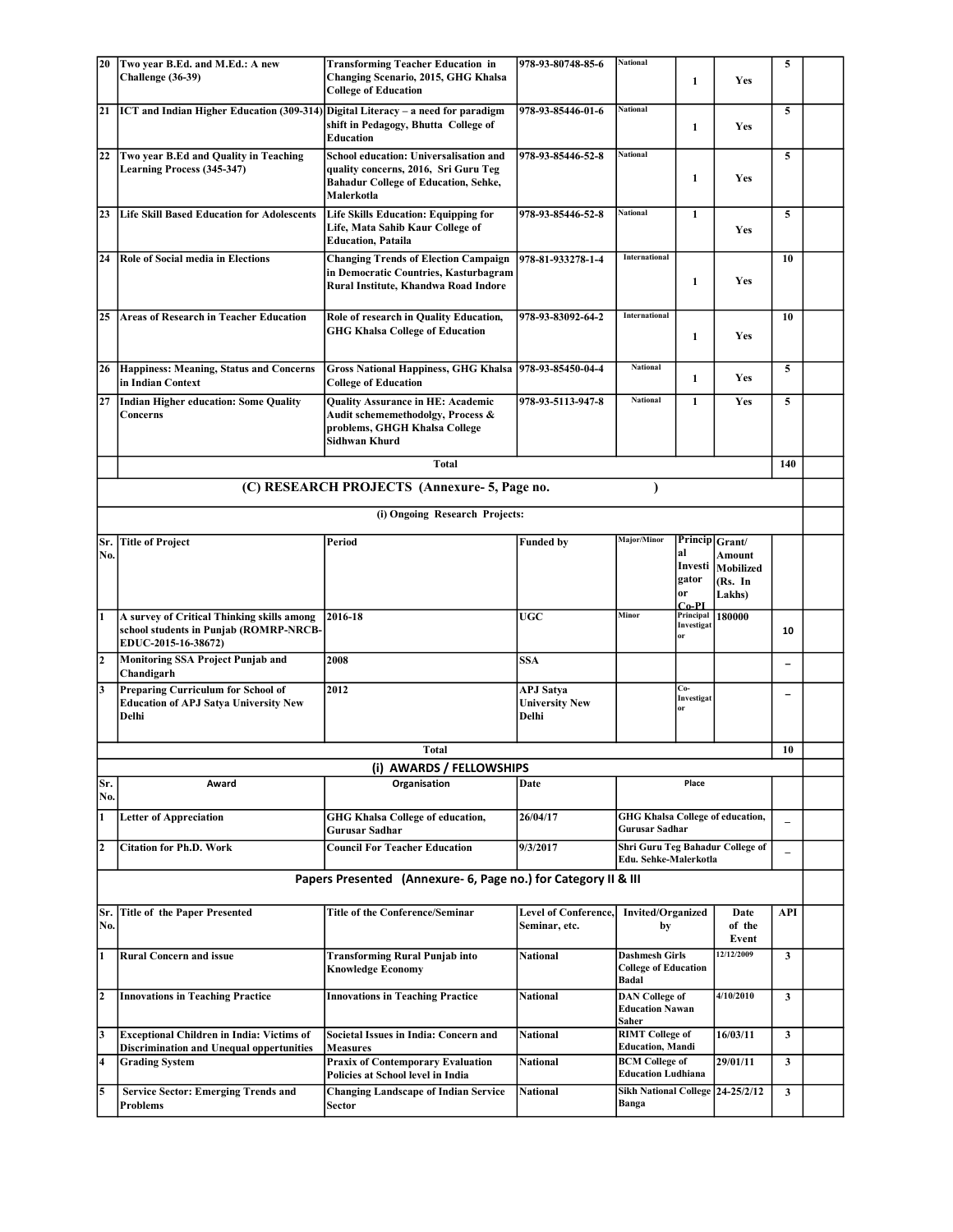| 6  | <b>Innovative Practices to Bring Life back to</b>                                                               | <b>IOAC: A Pivot of Educational Spokes</b>                                                                              | <b>National</b>      | <b>RIMT</b> College of                                           | $10-11/12/12$      | 3                        |  |
|----|-----------------------------------------------------------------------------------------------------------------|-------------------------------------------------------------------------------------------------------------------------|----------------------|------------------------------------------------------------------|--------------------|--------------------------|--|
|    | Classroom                                                                                                       |                                                                                                                         |                      | <b>Education, Mandi</b><br>Gobindgarh                            |                    |                          |  |
| 7  | <b>Teacher Education in 21st century: Some</b><br>observation                                                   | <b>Changing role of Teachers in 21st</b><br>Century                                                                     | National             | <b>DAN</b> College of<br>education Nawan<br>Shahr                | 7/3/2013           |                          |  |
| 8  | Cooperative learning- When you teach, you<br>learn twice                                                        | <b>Quality Culture in Education</b>                                                                                     | National             | <b>BCM</b> College of<br><b>Education Ludhiana</b>               | $8-9/03/13$        |                          |  |
| 9  | <b>Sixth River in Punjab-River of Drugs</b>                                                                     | Transforming the youuth from source to<br>resource: An awakening call for all                                           | <b>National</b>      | <b>Indo Global College</b><br>of Education, Mohali               | 15/03/13           |                          |  |
| 10 | Critical Thinking: Need of the hour for Qual                                                                    | Challenges for sustainable development<br>and quality assurance in education                                            | <b>National</b>      | Moga College of<br><b>Education, Ghall</b><br>Kalan Moga         | 21/03/13           |                          |  |
| 11 | <b>ICT</b> in Teacher Education                                                                                 | <b>Teacher Education, The professionalism</b><br>in Teaching                                                            | <b>National</b>      | Swami Dayanand<br><b>College of Education,</b><br>Lehra Begh     | 18/04/2013         | $\mathbf{3}$             |  |
| 12 | <b>Education Colleges and Inclusive</b><br><b>Education: A Call for Change</b>                                  | <b>Inclusive Education-Vision to Practice</b>                                                                           | National             | <b>LLRM</b> College of<br><b>Education Dhudike</b>               | 30/11/2013         | $\overline{\phantom{0}}$ |  |
| 13 | <b>Teacher Education: Some Concerns</b>                                                                         | <b>New Pathways in Teacher Education</b>                                                                                | National             | <b>Akal College of</b><br><b>Education, Fatehgarh</b><br>Channa  | 13/12/2013         | $\mathbf{3}$             |  |
|    | 14 RTE and responsibilties of the State                                                                         | <b>Right to Education (2009) Challenges</b><br>Ahead                                                                    | National             | <b>Satayam College of</b><br><b>Education Moga</b>               | 25/01/14           | $\overline{a}$           |  |
| 15 | Women Education in India: Historical<br>developments, current status and some<br>concerns                       | <b>Evolve Her: Empowering Women from</b><br>inside Out                                                                  | National             | <b>Babe Ke College of</b><br><b>Education, Mudki</b>             | 8/2/2014           | $\overline{\phantom{0}}$ |  |
|    | 16   RTE : Some oppertunities                                                                                   | <b>Right to Education: Challenges and</b><br>Implementation                                                             | <b>National</b>      | <b>Guru Nanak College</b><br>of Education,<br>Gopalpur           | 7/3/2014           |                          |  |
| 17 | Ethics: Role of school and family                                                                               | An Ideal Society: Quest for Excellence                                                                                  | National             | <b>RIMT</b> College of<br><b>Education, Mandi</b><br>Gobindgarh  | 11/3/2014          |                          |  |
|    | 18 Innovations in Teaching Practice (571-574)                                                                   | <b>Quality Concern in Teacher Education</b>                                                                             | National             | <b>MGN</b> College of<br><b>Education Jalandhar</b>              | $3 - 4/05/14$      |                          |  |
| 19 | <b>Technology Integration in Teacher</b><br>Education                                                           | <b>Future Perspectives for Excellence in</b><br><b>Teacher Education</b>                                                | National             | <b>GN</b> College of<br><b>Education, Kapurthal</b>              | 6/12/2014          | $\mathbf{3}$             |  |
| 20 | Teaching practice weakest link in Teacher<br>education                                                          | <b>Transforming Teacher education in</b><br>chaning scenario                                                            | National             | <b>GHG Khalsa College</b><br>of Education, Sudhar                | 5/3/2015           | $\overline{\phantom{0}}$ |  |
| 21 | Two year B.Ed. and M.Ed.: A new<br>Challenge                                                                    | <b>Transforming Teacher education in</b><br>chaning scenario                                                            | <b>National</b>      | GHG Khalsa College 5/3/2015<br>of Education, Sudhar              |                    |                          |  |
| 22 | <b>ICT</b> and Indian Higher Education                                                                          | Redefining Literacy in the emerging<br><b>Digital Society</b>                                                           | <b>International</b> | <b>Bhutta</b> College of<br><b>Education</b> , <b>Bhutta</b>     | 5-6/02/2015        |                          |  |
|    | 23 Quality Concern in teaching learning<br>Process: Two year B.Ed. & Quality in<br><b>Teaching and learning</b> | <b>School Education: Universalization and</b><br><b>Quality Concerns</b>                                                | National             | <b>STB College of</b><br><b>Education</b> , Sehke,<br>Malerkotla | 9/3/2015           | 3                        |  |
|    | 24 Need of Attitudinal Change Towards Two<br>Year B.Ed and M.Ed Course among<br><b>Teacher Educator</b>         | <b>Issue and Challenges for quality Teacher National</b><br><b>Education in perspective of NCTE</b><br>regulation -2014 |                      | Nalanda College of<br><b>Education, Dehradun</b>                 | $3-4/$<br>10/2015  | $\mathbf{3}$             |  |
| 25 | Media and School Education                                                                                      | <b>Media Technologies: A Critical</b><br>Evaluation                                                                     | National             | <b>USOL Panjab</b><br>University<br>Chandigarh                   | 16/02/2016         | $\mathbf{3}$             |  |
| 26 | Modernisation: Values Conflict                                                                                  | <b>Emerging World order: Old issues and</b><br><b>New Chalanges</b>                                                     | <b>International</b> | <b>Banaras Hindu</b><br>University, Varanasi                     | $20-$<br>21/2/2016 | 5                        |  |
| 27 | <b>Life Skill Based Education for Adolescents</b>                                                               | Life Skills Education: Equipping for<br>Life                                                                            | National             | Mata Sahib Kaur<br><b>College of Education,</b><br>Pataila       | 16/03/2016         |                          |  |
| 28 | <b>Action research: A tool for Practitioners</b>                                                                | <b>Role of research in Quality Education</b>                                                                            | National             | <b>GHG Khalsa College</b><br>of Education                        | 19/11/2016         | 3                        |  |
| 29 | Nationalism: Role of Minorities                                                                                 | <b>Nation and Nationalism: Contextalising</b><br><b>Plural Voices</b>                                                   | International        | Jeevanodaya Shiksha 17-<br>Samiti, Gazipur                       | 18/12/2016         | 5                        |  |
| 30 | Sports & Psychology                                                                                             | <b>Sports Training</b>                                                                                                  | National             | <b>Directorate of Sports,</b><br>P.U. Chandigarh                 | 12/1/2017          | 3                        |  |
| 31 | <b>Social media: Role in Elections</b>                                                                          | <b>Changing Trends of Election Campaign</b><br>in Democratic Countries                                                  | <b>International</b> | Kasturba gram<br>Rural Institute,<br>Indore                      | 15-16/1/17         |                          |  |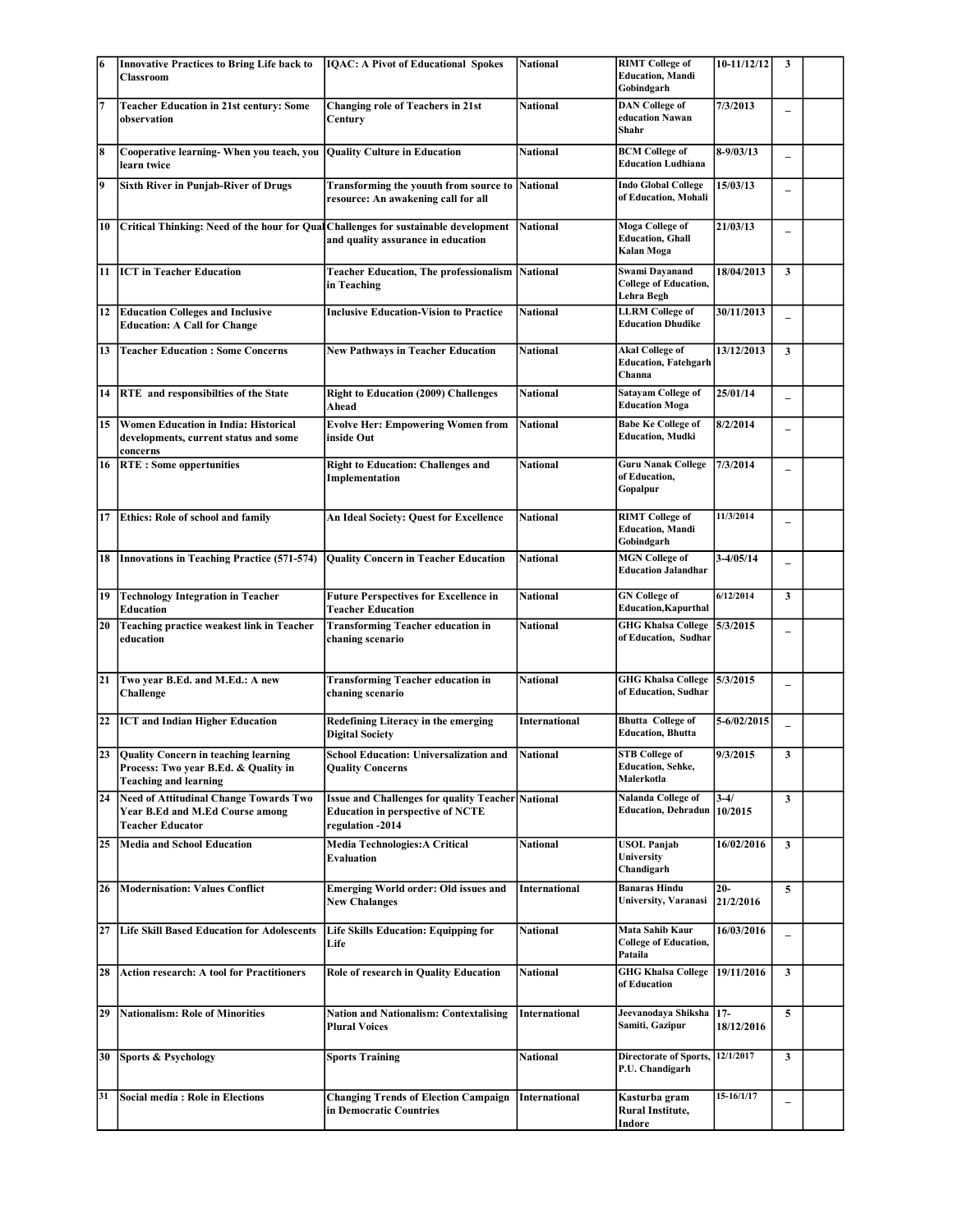| 32             | <b>Indian Higher Education: Some Quality</b>                                                       | Quality Assurance in Higher Education: National                                                                                            |                                    | Khalsa College for                                                            | 18-19/1/17   |              |  |
|----------------|----------------------------------------------------------------------------------------------------|--------------------------------------------------------------------------------------------------------------------------------------------|------------------------------------|-------------------------------------------------------------------------------|--------------|--------------|--|
|                | Concerns                                                                                           | <b>Academic Audit Scheme Methodology,</b><br><b>Process and Problems</b>                                                                   |                                    | Women, Sidhwan                                                                |              |              |  |
| 33             | Teacher Education & Collaboration with<br><b>Industry: Some Challenges</b>                         | <b>Collaboration of Academia and Industry</b><br>- Need of Quality Education                                                               | <b>National</b>                    | <b>BCM College of</b><br><b>Education Ludhiana</b>                            | 18/2/2017    | $\mathbf{3}$ |  |
| 34             | <b>Gross National Happiness: Why India is</b><br>Unhappy                                           | <b>Gross National Happiness-An indicator International</b><br>of National Well-Being                                                       |                                    | <b>GHG Khalsa College</b><br>of Education                                     | 20/02/2017   | 5            |  |
| 35             | <b>Research Ethics: An Issue of Plagiarism</b>                                                     | <b>Academic Writing, Plagiarism and</b><br>Citation                                                                                        | <b>National</b>                    | Dept. of Education,<br>Uni. Of Delhi                                          | 25/2/2017    | $\mathbf{3}$ |  |
| 36             | Living Values: Need of the hour                                                                    | Living Values : Need of the hour                                                                                                           | <b>National</b>                    | <b>LLRM</b> College of<br><b>Education Dhudike</b>                            | 4/3/2017     | $\mathbf{3}$ |  |
| 37             | <b>Value Based Education: Role of Teacher</b><br><b>Educaton Colleges</b>                          | Peace, development and Social harmony<br>: Role of Educators and Academic<br>institutions                                                  | <b>National</b>                    | Smt. Jawala Devi<br><b>College of Education,</b><br>Sanghol                   | 8/3/2017     | $\mathbf{3}$ |  |
| 38             | <b>Effectiveness of cooperative learning on</b><br>achievement in social science                   | Reinventing teaching through Brain<br>based learning                                                                                       | <b>National</b>                    | <b>Guru Nanak College</b><br>of Education,                                    | 22/3/2017    | 3            |  |
| 39             | <b>Challenges in Quality Education at school</b><br>level in Punjab                                | <b>Enriching Teaching, Learning and</b><br>evaluation System in the age of<br>digitalization                                               | <b>National</b>                    | Dept. of Education,<br><b>GNDU Asr</b>                                        | 24/3/17      | 3            |  |
| 40             | Quality research in Teacher Education-<br><b>Adistant dream in Present scenario</b>                | <b>Quality research in Teacher Education</b>                                                                                               | International                      | Partap College of<br><b>Education</b> , Ludhiana                              | 26/03/2017   | 5            |  |
| 41             | <b>Teacher education Institutions: Leader or</b><br>Followers                                      | Leadership role of Teacher education<br><b>Institutions in the Present scenario</b>                                                        | <b>National</b>                    | <b>GHG Harparkash</b><br><b>College of Education,</b><br>Sidhwan Khurdh       | 31/03/17     | $\mathbf{3}$ |  |
| 42             | Impact of commercialization of education                                                           | Higher Education for Development &<br>role of Teachers                                                                                     | National                           | <b>Gen. Shivdev Singh</b><br>diwan Gurbachan S.<br>Khalsa College,<br>Patiala | 16/7/17      | $\mathbf{3}$ |  |
| 43             | Media Biased: Analysing the Media's<br><b>Report on general Budget</b>                             | <b>Media Society and Culture:</b><br><b>Interrelation and emerging Trends</b>                                                              | <b>National</b>                    | <b>DAV</b> College of<br>Chandigarh                                           | 8/2/2018     | 3            |  |
| 44             | <b>Peace Education: Role of Teacher</b><br><b>Education Institutions</b>                           | <b>Olympism: Global Innovation forum for</b><br>humanity & Sustainable Development<br>from ancient Olympia to India, Tokyo<br>2020& Beyond | <b>International</b><br>conference | Dev Samaj college of<br><b>Education</b> , Chd.                               | 17/2/18      | 5            |  |
| 45             | <b>Tribulations related to Teaching of</b>                                                         | Skill development & Teacher Education                                                                                                      | <b>National</b>                    | <b>Teaching Learning</b><br>Centre, Delhi                                     | 14-16/3/18   | $\mathbf{3}$ |  |
|                | Language across the Curriculum: Status of<br><b>Teacher Education Colleges of Punjab</b>           | Curriculum w.r.t. Language education                                                                                                       |                                    |                                                                               |              |              |  |
| 46             | <b>Recent Trends in Teacher Education</b>                                                          | <b>Rethinking Teacher education</b>                                                                                                        | <b>National</b>                    | <b>DAN</b> College of<br>Edu., NawanShahr                                     | 21/04/18     | $\mathbf{3}$ |  |
| 47             | Teacher Education at crossroads: Gap in<br>policies and their implementation                       | <b>New Policies of NCTE: Future of</b><br><b>Teacher Education</b>                                                                         | <b>National</b>                    | <b>GHGKCE, Sudhar</b>                                                         | 9/2/2019     | $\mathbf{3}$ |  |
| 48             | Role of student support services to connect<br>youth with education                                | Alienation of students of Punjab from<br><b>Higher Education</b>                                                                           | <b>National</b>                    | <b>GHGH</b> College of<br><b>Education, Sidhwan</b><br>Khurdh                 | 23/02/19     | $\mathbf{3}$ |  |
| 49             | <b>Issues of Indian Youth</b>                                                                      | <b>Empowering Youth as Peace Builders</b>                                                                                                  | National                           | Malwa College of<br>Edu., Ludhiana                                            | $1 - 2/3/19$ | $\mathbf{3}$ |  |
| 50             | <b>Innovative Practices in B.Ed. Internship in</b><br>Punjab                                       | National Workshop on Innovation in<br>Internship                                                                                           | National                           | <b>GHGKCE Gurusar</b><br>Sadhar                                               | 8/5/2019     | $\mathbf{3}$ |  |
|                |                                                                                                    | Total                                                                                                                                      |                                    |                                                                               |              |              |  |
|                |                                                                                                    | (iii) Invited Lectures\Resource Person (Annexure-7, Page no.) For category II & III                                                        |                                    |                                                                               |              | 112          |  |
| No.            | Sr. Subject of the Invited Lecture                                                                 | Level                                                                                                                                      | Date<br>of the Event               | <b>Invited/Organized</b><br>by                                                |              | API          |  |
| 1              | <b>Teacher student relationship</b>                                                                | <b>State</b>                                                                                                                               | 6/6/2010                           | Ryan international school,<br>Ludhiana                                        |              | 3            |  |
| $\overline{2}$ | Preparing effective lesson plan, aims and<br>objective                                             | State                                                                                                                                      | 14/07/2010                         | Maharaja Ranjit Singh Police<br>Academy Philaur                               |              | $\mathbf{3}$ |  |
| 3              | Preparing effective lesson plan, aims and<br>objective                                             | <b>State</b>                                                                                                                               | 14/11/2010                         | Maharaja Ranjit Singh Police<br><b>Academy Philaur</b>                        |              | 3            |  |
| 4              | <b>Effective Planning and Training</b><br><b>Techniques for Police Personnel</b>                   | <b>State</b>                                                                                                                               | 14/12/2010                         | Maharaja Ranjit Singh Police<br><b>Academy Philaur</b>                        |              | $\mathbf{3}$ |  |
| 5              | Preparing effective lesson plan, aims and<br>objective<br><b>Importance of AV Aids in teaching</b> | <b>State</b>                                                                                                                               | 7/6/2011                           | Mukat Vidiya Mandir,<br>Ludhiana<br>Ryan international school,                |              | $\mathbf{3}$ |  |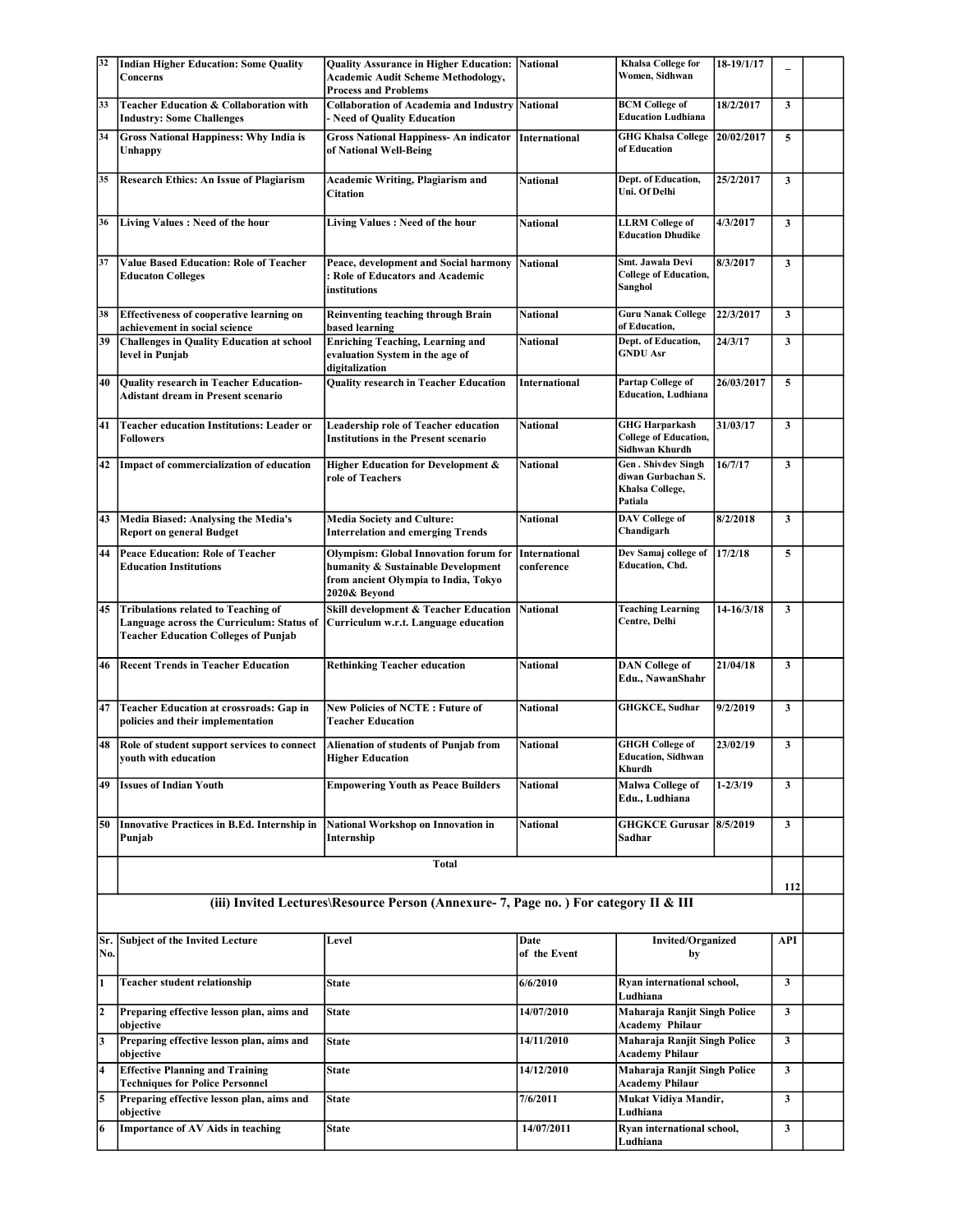| 17 | <b>Use of AV Aids</b>                                                         | <b>State</b>      | 24/01/2012 | Maharaja Ranjit Singh Police<br><b>Academy Philaur</b>           | 3            |  |
|----|-------------------------------------------------------------------------------|-------------------|------------|------------------------------------------------------------------|--------------|--|
| 8  | <b>Effective Teaching</b>                                                     | State             | 7/6/2012   | <b>R.S Model Sr. Sec. School</b><br>Ludhiana                     | $\mathbf{3}$ |  |
| 9  | <b>Use of AV Aids</b>                                                         | <b>State</b>      | 24/07/12   | Maharaja Ranjit Singh Police<br><b>Academy Philaur</b>           | $\mathbf{3}$ |  |
| 10 | <b>Water</b> cycle                                                            | University        | 10/10/2012 | K.C. College of education<br>Nawan Saher                         | $\mathbf{3}$ |  |
| 11 | <b>Classroom Management</b>                                                   | State             | 22/11/12   | Mukat Vidiya Mandir,<br>Ludhiana                                 | $\mathbf{3}$ |  |
| 12 | <b>Guidance Needs of Adolescents</b>                                          | University        | 10/5/2012  | <b>DM College of Education Moga</b>                              | $\mathbf{3}$ |  |
|    | 13 Home work- Why, How and When                                               | <b>State</b>      | 3/6/2013   | <b>R.S Model Sr. Sec. School</b><br>Ludhiana                     | $\mathbf{3}$ |  |
| 14 | Demonstration lesson on 'Water Cycle'                                         | University        | 11/10/2013 | <b>K.C College of education Nawan</b><br><b>Saher</b>            | $\mathbf{3}$ |  |
|    | 15 Learning resources and assessment of<br>learning: Concept Attainment Model | <b>University</b> | 18/12/2013 | <b>Kirpal Sagar College of</b><br><b>Education Nawan Saher.</b>  | $\mathbf{3}$ |  |
| 16 | Modes and Patterns of Assessing Learning<br>Gains                             | <b>State</b>      | 29/08/2013 | Maharaja Ranjit Singh Police<br><b>Academy Philaur</b>           | $\mathbf{3}$ |  |
| 17 | Communication skills                                                          | <b>State</b>      | 11/10/2013 | Maharaja Ranjit Singh Police<br><b>Academy Philaur</b>           | $\mathbf{3}$ |  |
| 18 | <b>Preparing Audio Visual Aids</b>                                            | State             | 24/1/2014  | <b>Kirpal Sagar College of</b><br><b>Education Nawan Saher</b>   | $\mathbf{3}$ |  |
| 19 | <b>Use of Audio Visual Aids</b>                                               | <b>State</b>      | 24/07/2014 | Maharaja Ranjit Singh Police<br><b>Academy Philaur</b>           | $\mathbf{3}$ |  |
| 20 | Demonstration lesson in teaching of Social<br><b>Studies</b>                  | <b>University</b> | 25/09/2014 | <b>DAN College of Education</b><br><b>Nawan Saher</b>            | $\mathbf{3}$ |  |
| 21 | <b>Understanding Child Psychology some</b><br>important parameters            | <b>State</b>      | 28/01/2015 | Maharaja Ranjit Singh Police<br><b>Academy Philaur</b>           | $\mathbf{3}$ |  |
| 22 | <b>Adolescence and its Problems</b>                                           | State             | 28/01/2015 | Maharaja Ranjit Singh Police<br><b>Academy Philaur</b>           | $\mathbf{3}$ |  |
| 23 | <b>Attitudinal and Behavioral Changes in</b><br>Police                        | <b>State</b>      | 10/2/2015  | Maharaja Ranjit Singh Police<br><b>Academy Philaur</b>           | $\mathbf{3}$ |  |
| 24 | <b>Communication skills</b>                                                   | <b>State</b>      | 30/04/2015 | Maharaja Ranjit Singh Police<br><b>Academy Philaur</b>           | $\mathbf{3}$ |  |
| 25 | <b>Positive Thinking in Police</b>                                            | <b>State</b>      | 5/6/2015   | Maharaja Ranjit Singh Police<br><b>Academy Philaur</b>           | $\mathbf{3}$ |  |
| 26 | <b>Positive Thinking in Police</b>                                            | <b>State</b>      | 26/06/2015 | Maharaja Ranjit Singh Police<br><b>Academy Philaur</b>           | $\mathbf{3}$ |  |
| 27 | <b>Attitudinal Changes in Police</b>                                          | State             | 8/9/2015   | Maharaja Ranjit Singh Police<br><b>Academy Philaur</b>           | $\mathbf{3}$ |  |
|    | 28 Stress Management in Police                                                | State             | 8/9/2015   | Maharaja Ranjit Singh Police<br><b>Academy Philaur</b>           | $\mathbf{3}$ |  |
| 29 | Leadership Traits & Attitudnal Changes in<br>Police                           | <b>State</b>      | 3/11/2015  | Maharaja Ranjit Singh Police<br><b>Academy Philaur</b>           | 3            |  |
| 30 | <b>Grooming Presentation skills</b>                                           | <b>State</b>      | 6/11/2015  | Maharaja Ranjit Singh Police<br><b>Academy Philaur</b>           | $\mathbf{3}$ |  |
|    | 31  Lesson Planning and Modes of lecture<br>delivery                          | <b>State</b>      | 20/1/2016  | Maharaja Ranjit Singh Police<br><b>Academy Philaur</b>           | $\mathbf{3}$ |  |
| 32 | <b>Preparing Audio Visual Aids</b>                                            | University        | 9/3/2016   | <b>Desh Bhagat College of</b><br><b>Education, Bardwal Dhuri</b> | 3            |  |
| 33 | <b>Need of Planning Skills</b>                                                | State             | 11/3/2016  | Maharaja Ranjit Singh Police<br><b>Academy Philaur</b>           | 3            |  |
| 34 | <b>Effective Communication Skills</b>                                         | State             | 13/07/2016 | Maharaja Ranjit Singh Police<br><b>Academy Philaur</b>           | 3            |  |
| 35 | Lesson Plan Based On Hilda Taba Model                                         | University        | 20/07/2016 | <b>Innocent Heart College of</b><br><b>Education</b> , Jalandhar | 3            |  |
| 36 | <b>Skill of effective Presentation</b>                                        | <b>State</b>      | 7/9/2016   | Maharaja Ranjit Singh Police<br><b>Academy Philaur</b>           | 3            |  |
| 37 | <b>Stress management</b>                                                      | State             | 15/09/2016 | Maharaja Ranjit Singh Police<br><b>Academy Philaur</b>           | $\mathbf{3}$ |  |
| 38 | How to develop leadership skills                                              | State             | 9/11/2016  | Maharaja Ranjit Singh Police<br><b>Academy Philaur</b>           | $\mathbf{3}$ |  |
| 39 | <b>Models of Teaching</b>                                                     | University        | 14/10/2016 | <b>DIPS College of Education</b>                                 | $\mathbf{3}$ |  |
| 40 | <b>Model Based lesson Planning</b>                                            | University        | 15/2/2017  | <b>DAN College of Education</b><br>Nawan Saher                   | 3            |  |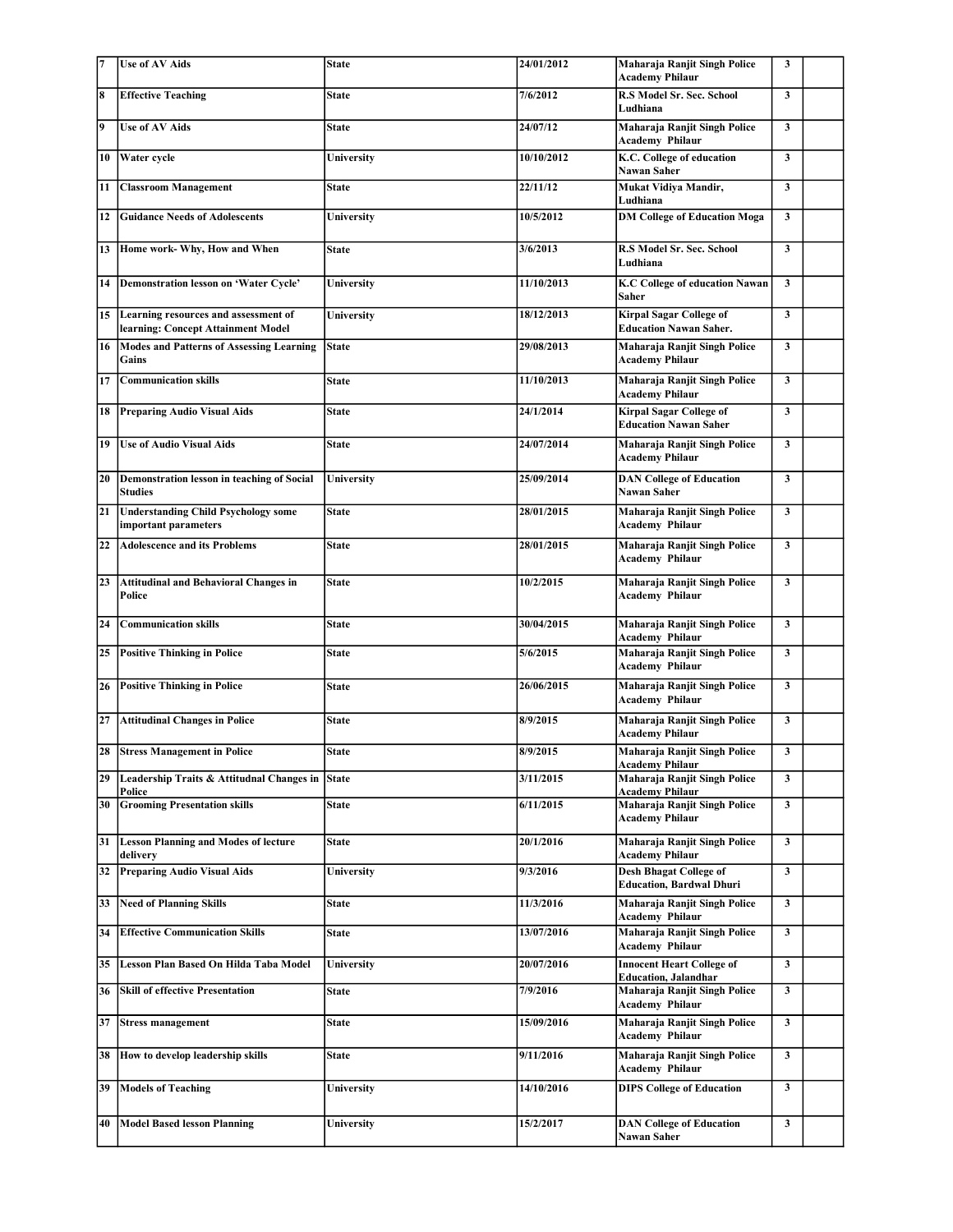| 41 | Models based Lesson Planning                                                         | University                                                                   | 28/03/17        | <b>DAV College of Education,</b><br>Hoshiarpur                   |                                    | 3            |  |
|----|--------------------------------------------------------------------------------------|------------------------------------------------------------------------------|-----------------|------------------------------------------------------------------|------------------------------------|--------------|--|
| 42 | <b>Role of Motivation in Police working</b>                                          | <b>State</b>                                                                 | 29/03/17        | Maharaja Ranjit Singh Police<br>Academy, Philaur                 |                                    | $\mathbf{3}$ |  |
| 43 | <b>Personality development</b>                                                       | <b>National</b>                                                              | 20/5/17         | <b>GTB</b> College of Education,<br>Sehke                        |                                    | 5            |  |
| 44 | <b>Model Based lesson Planning</b>                                                   | University                                                                   | 29/7/17         | Dev Samaj College of Education,<br>FZR                           |                                    | 3            |  |
| 45 | <b>Assessing Learning Gains through training State</b><br><b>Courses</b>             |                                                                              | 7/10/2017       | Maharaja Ranjit Singh Police<br><b>Academy Philaur</b>           |                                    | 3            |  |
| 46 | <b>Training Methodology</b>                                                          | <b>State</b>                                                                 | 26/10/17        | Maharaja Ranjit Singh Police<br><b>Academy Philaur</b>           |                                    | $\mathbf{3}$ |  |
| 47 | <b>Develping Effcetive Presentation Skills</b>                                       | <b>State</b>                                                                 | 27/10/17        | Maharaja Ranjit Singh Police<br><b>Academy Philaur</b>           |                                    | $\mathbf{3}$ |  |
| 48 | <b>Model Based lesson Planning</b>                                                   | University                                                                   | 27/11/17        | <b>Babe ke College of Education,</b><br>Daudhar                  | $\mathbf{3}$                       |              |  |
| 49 | <b>Assessing Learning Gains through training</b><br><b>Courses</b>                   | <b>State</b>                                                                 | 7/12/2017       | <b>Academy Philaur</b>                                           | Maharaja Ranjit Singh Police       |              |  |
| 50 | <b>Recent Advancements in field of education</b>                                     | <b>International</b>                                                         | 17/3/2018       | Ropar                                                            | <b>Rayat College of Education,</b> |              |  |
| 51 | <b>Design of Training</b>                                                            | <b>State</b>                                                                 | 4/5/2018        | Maharaja Ranjit Singh Police<br><b>Academy Philaur</b>           | $\mathbf{3}$                       |              |  |
| 52 | <b>Redesigning Teaching Methodology in</b><br>Classroom                              | <b>State</b>                                                                 | 5/6/2018        | R.S. Model Sr. Sec. School<br>Ludhiana                           | $\mathbf{3}$                       |              |  |
| 53 | Pedagogical Changes in classroom Practices State                                     |                                                                              | 14/07/2018      | <b>Shre Guru Harkrishan School</b><br>Halwara                    | 3                                  |              |  |
| 54 | <b>Assessing Learning gains</b>                                                      | <b>State</b>                                                                 | 30/8/2018       | Maharaja Ranjit Singh Police<br><b>Academy Philaur</b>           | 3                                  |              |  |
| 55 | <b>Model Based lesson Planning</b>                                                   | <b>University</b>                                                            | 29/09/18        | <b>Babe ke College of Education,</b><br>Daudhar                  | $\mathbf{3}$                       |              |  |
| 56 | <b>Effective Communication Skills</b>                                                | <b>State</b>                                                                 | 8/1/2019        | Maharaja Ranjit Singh Police<br><b>Academy Philaur</b>           |                                    | 3            |  |
| 58 | <b>Teacher Sustainabilty: Online Courses</b>                                         | <b>National</b>                                                              | 2/2/2019        | <b>SBHSM Khalsa College of</b><br><b>Education Mahilpur, HSP</b> |                                    | 5            |  |
| 59 | Critical Thinking: Role of School & Society                                          | <b>National</b>                                                              | 28/03/2019      | Ramgaria College of Education,<br>Phagwara                       |                                    | 5            |  |
| 60 | <b>Contemporary issues in Education</b>                                              | National                                                                     | 23/04/19        | Rayat-Bahra University, Mohali                                   |                                    | 5            |  |
| 61 | <b>Trends in Teacher Education</b>                                                   | National                                                                     | 4/5/2019        | <b>Ranjit College of Education,</b><br>Jammu (J&K)               |                                    | 5            |  |
| 62 | Quality Assurance and quality<br>enhancement in higher education                     | <b>National</b>                                                              | 10/5/2019       | <b>Tariq College of Education,</b><br>Rajouri (J&K)              |                                    | 5            |  |
| 63 | <b>Challenges for Quality Education in the</b><br>present scenario                   | <b>National</b>                                                              | 11/5/2019       | Poonch College of Education,<br>Poonch (J&K)                     |                                    | $\sqrt{5}$   |  |
| 64 | <b>Micro Teaching</b>                                                                | University                                                                   | 30/07/19        | <b>DM College of Education, Moga</b>                             |                                    | 3            |  |
|    |                                                                                      | <b>Total</b>                                                                 |                 |                                                                  |                                    | 207          |  |
|    |                                                                                      | (iv) Academic contribution                                                   |                 |                                                                  |                                    |              |  |
| Sr | Nature of duty                                                                       | Level                                                                        | Year            | Organisation                                                     |                                    |              |  |
| 1  | <b>Member Academic Council</b>                                                       | University                                                                   | 2017-19         | P.U. Chandigarh                                                  |                                    | $\equiv$     |  |
|    |                                                                                      | <b>Total</b>                                                                 |                 |                                                                  |                                    |              |  |
|    |                                                                                      | (iv)a Seminar Attended (Annexure-8, Page no.) For weightage in CAT II scores |                 |                                                                  |                                    |              |  |
|    | <b>Theme of the Seminar</b>                                                          |                                                                              | Level           | Organisation                                                     | Date                               |              |  |
| 1  | <b>Environment Education: Issues and Vision for India sponsered by ICSSR and DRS</b> |                                                                              | <b>National</b> | Dept. of Education,<br>PU Chandigarh                             | $4 - 5/2/05$                       | $\equiv$     |  |
| l2 | <b>Innovative Practices in Teachng Learning</b>                                      |                                                                              | <b>State</b>    | <b>BCM College of</b><br><b>Education Ludhiana</b>               | 7/11/2006                          |              |  |
| 3  | <b>Micro Teaching</b>                                                                |                                                                              | <b>State</b>    | <b>LLRM</b> College of<br><b>Education Dhudike</b>               | 7/4/2007                           |              |  |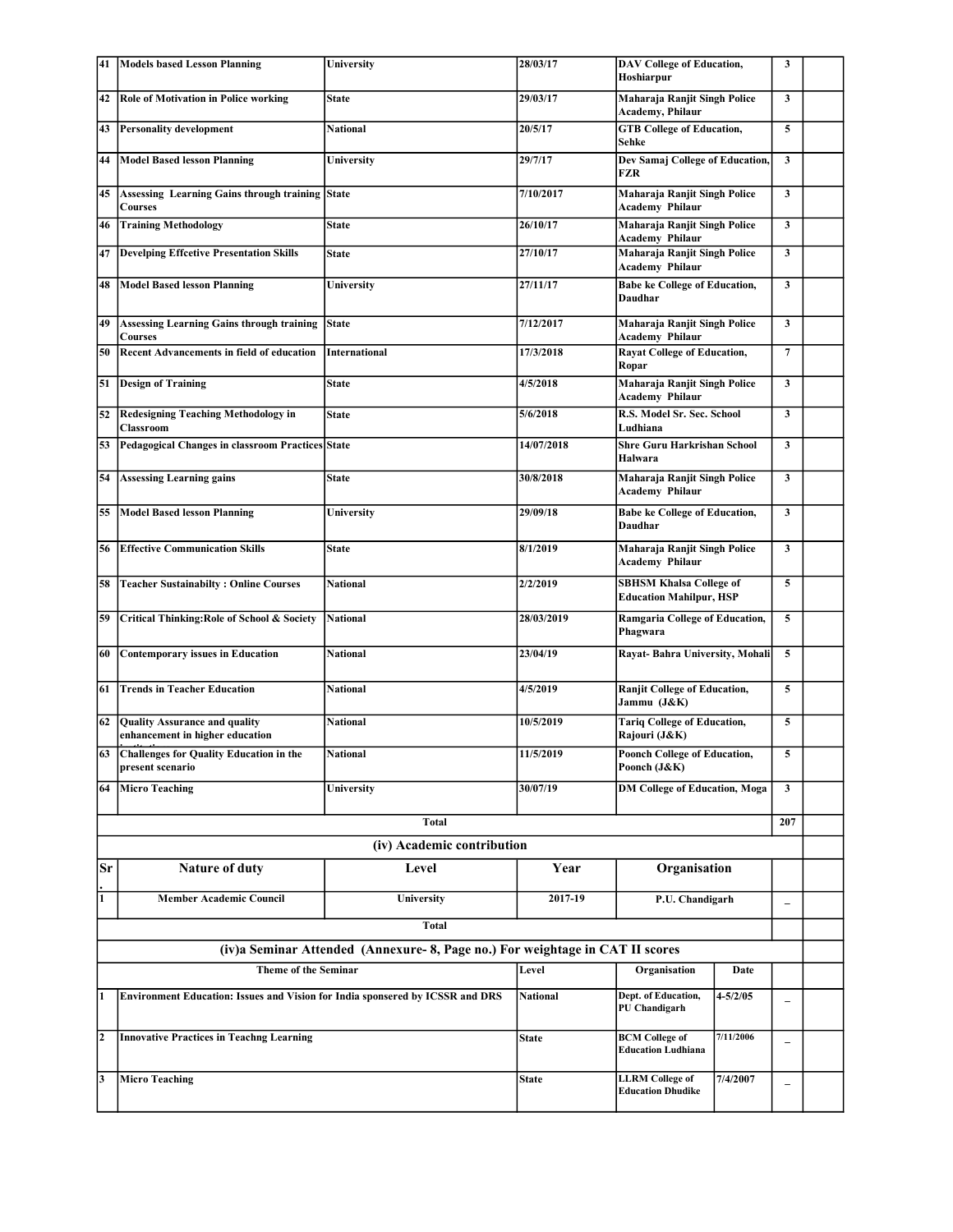| 4                       | <b>Journey towards Self Culture</b>                                                                  |                                                                              | National                             | <b>Malwa College of</b><br><b>Education, Ludhiana</b>                   | 16/10/07                    |                          |  |
|-------------------------|------------------------------------------------------------------------------------------------------|------------------------------------------------------------------------------|--------------------------------------|-------------------------------------------------------------------------|-----------------------------|--------------------------|--|
|                         |                                                                                                      |                                                                              |                                      |                                                                         |                             |                          |  |
| 5                       | <b>Education Policy: Challenges &amp; Future Development</b>                                         |                                                                              | <b>National</b>                      | Rajiv Gnadhi Study<br>Circle (Punjab)                                   | 18/07/09                    |                          |  |
| 6                       | <b>Writing Quality Text Books</b>                                                                    |                                                                              | National                             | <b>Punjabi University</b><br>Patiala                                    | 27/04/10                    |                          |  |
| 7                       | <b>Think Career - Think Research</b>                                                                 |                                                                              | <b>State</b>                         | <b>Association of</b><br><b>Research and</b><br><b>Advanced Studies</b> | 13/03/16                    |                          |  |
| 8                       | <b>Sharing Best Practices: Leadership Ethics and Values</b>                                          |                                                                              | National                             | Dept. of<br><b>Education, PU Chd.</b>                                   | $9-10/4/19$                 |                          |  |
| 9                       | <b>Education System : Problems and Remedies</b>                                                      | <b>State</b>                                                                 | <b>GHG Khalsa College,</b><br>Sadhar | 16/04/19                                                                |                             |                          |  |
| 10                      | Revised Accredition Framework (RAF) : Prospectus and Challenges for rural and<br>semi urban colleges | <b>National</b>                                                              | Mata Gujri College<br>FGS            | 13/09/19                                                                |                             |                          |  |
|                         |                                                                                                      |                                                                              |                                      |                                                                         |                             |                          |  |
|                         |                                                                                                      | (iv)b Workshop Attended                                                      |                                      |                                                                         |                             |                          |  |
| 1                       | <b>Context Based Learning Cycle</b>                                                                  |                                                                              | <b>International</b>                 | <b>BCM College of</b><br><b>Education</b> , Ludhiana                    | 9-11/01/09                  |                          |  |
| $\overline{\mathbf{2}}$ | <b>B.Ed. Curriculum Revision Workshop</b>                                                            |                                                                              | State                                | <b>BCM College of</b><br><b>Education</b> , Ludhiana                    | 12/12/2011                  |                          |  |
| 3                       | <b>Educational Technology</b>                                                                        | <b>B.Ed Curriculum Revision Workshop</b>                                     | <b>State</b>                         | Dev Samaj College of 13/12/11<br><b>Education,</b><br>Chandigarh        |                             | $\overline{\phantom{0}}$ |  |
| 4                       | <b>Contemporay India and Education</b>                                                               | <b>Workshop on Curriculum Development</b>                                    | <b>State</b>                         | <b>Babe Ke College of</b><br><b>Education, Daudhar</b>                  | 30/05/20                    | $\overline{\phantom{0}}$ |  |
| 5                       | School Internship Prog & Critical<br><b>Understanding of ICT</b>                                     | <b>Workshop on Curriculum Development</b>                                    | <b>State</b>                         | <b>Babe Ke College of</b><br><b>Education, Daudhar</b>                  | 30/05/15                    |                          |  |
| 6                       | <b>Subject Expert</b>                                                                                | <b>B.Ed. Curriculum Development</b><br>Workshop                              | <b>State</b>                         | <b>GHG Khalsa College</b><br>of Education Gurusar<br><b>Sudhar</b>      | 4/6/2015                    |                          |  |
| 7                       | <b>Workshop on Internship Programme</b>                                                              | <b>B.Ed. School Internship Programme</b>                                     | <b>State</b>                         | <b>GHG Khalsa College</b><br>of Education Gurusar<br>Sudhar             | 22/1/16                     |                          |  |
| 8                       | <b>Workshop on E-Learning Module</b>                                                                 | <b>Workshop on E-Learning Module</b>                                         | <b>State</b>                         | Dev Samaj College of<br>Education, Sec. 36-B,<br>Chandigarh             | 27/01/16                    | $\overline{\phantom{0}}$ |  |
|                         |                                                                                                      | <b>Total</b>                                                                 |                                      |                                                                         |                             |                          |  |
|                         |                                                                                                      | DEVELOPMENT OF E-LEARNING DELIVERY PROCESS/MATERIALS                         |                                      |                                                                         |                             |                          |  |
|                         | Sr. No Title of E-Learning Module                                                                    | <b>Target Audience</b>                                                       | Organisation                         | Year                                                                    | Remarks,<br>if any          |                          |  |
| 1                       | Pre Primary & Elementary Education                                                                   | <b>B.A. First Year</b>                                                       | <b>IGNOU</b>                         | 2019                                                                    |                             | $\overline{\phantom{0}}$ |  |
|                         |                                                                                                      | <b>Total</b>                                                                 |                                      |                                                                         |                             |                          |  |
|                         |                                                                                                      | Orientation Programmes and Workshop (More than 7 days) (Annexure-9, Page no. |                                      |                                                                         | Date                        |                          |  |
| 1                       | <b>4 weeks orienation Course-OP119</b>                                                               | <b>UGC-HRDC Shimla</b>                                                       | <b>National</b>                      | Shimla                                                                  | 22/6/15 to<br>18/07/2015    | $\overline{\phantom{0}}$ |  |
| $\overline{2}$          | <b>Research Methodology</b>                                                                          | <b>Research Methodology (Applied statistic State</b><br>& Use of SPSS)       |                                      | <b>BCM</b> College of<br>Edu., Ludhiana                                 | $18-$<br>24/12/2011         | $\overline{\phantom{0}}$ |  |
| 3                       | <b>Extended Contact Program of Post</b><br><b>Graduate Diploma of Higher Education</b>               | <b>IGNOU</b>                                                                 | <b>State</b>                         | <b>RC</b> Khanna                                                        | $11-$<br>20/5/2018          | $\overline{\phantom{0}}$ |  |
| 4                       | <b>Three Week National Workshop</b>                                                                  | <b>Development of OER in Higher</b><br><b>Education</b>                      | <b>National</b>                      | <b>SNDT Women</b><br><b>University Dept. of</b><br>ET (TLC)             | Aug 14 -<br>Sept 4,<br>2018 | $\overline{\phantom{0}}$ |  |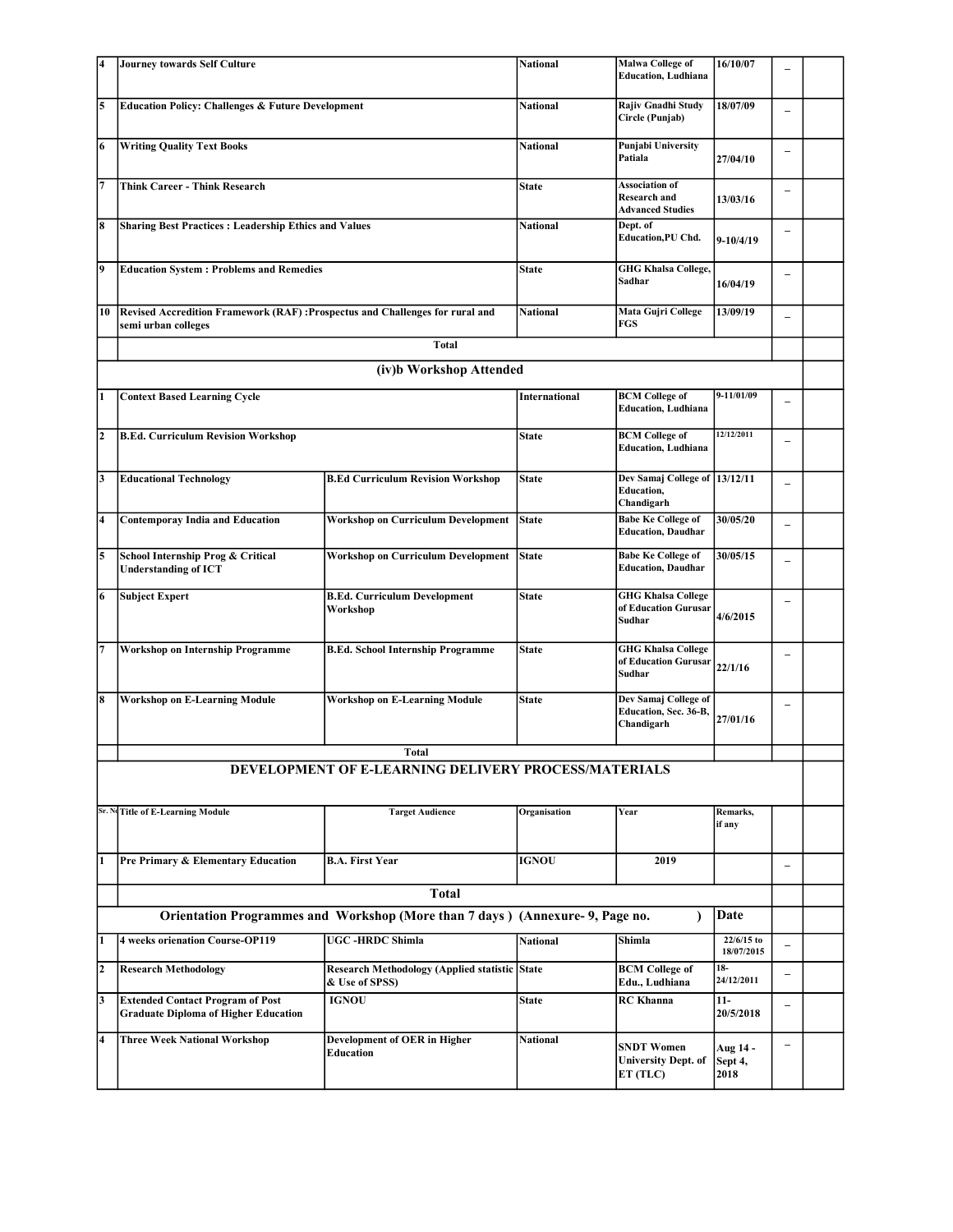|                                                 | One Week International Workshop in<br>communication with Instutute on Aging &<br>life long Health, University of Victoria Self-<br>Managemnet Program, Canada | The Art of Self-Managemnet                                                                                                  | International   | <b>GHG Khalsa</b><br>College of<br><b>Education Gurusar</b><br>Sudhar | Jan 15-21,<br>2019           |                          |  |  |
|-------------------------------------------------|---------------------------------------------------------------------------------------------------------------------------------------------------------------|-----------------------------------------------------------------------------------------------------------------------------|-----------------|-----------------------------------------------------------------------|------------------------------|--------------------------|--|--|
| 6                                               | <b>One Week Online National Workshop</b>                                                                                                                      | <b>Massive Online Open Courses</b>                                                                                          | <b>National</b> | <b>SNDT Women</b><br><b>University Dept. of</b><br>ET (TLC)           | Jan 21-27,<br>2019           |                          |  |  |
| 17                                              | <b>Two weeks National Workshop</b>                                                                                                                            | Development of Moocs & Analysis of<br>Data using statistical softwares                                                      | <b>National</b> | Dept. of Edu.<br>Panjabi University<br>Patiala                        | June 01-<br>June<br>14,2019  |                          |  |  |
| 8                                               | <b>One Week Online National Workshop</b>                                                                                                                      | <b>Learning Managemnet Systems</b>                                                                                          | <b>National</b> | <b>SNDT Women</b><br><b>University Dept. of</b><br>ET (TLC)           | July 29 -<br>Aug 04,<br>2019 |                          |  |  |
| Total                                           |                                                                                                                                                               |                                                                                                                             |                 |                                                                       |                              |                          |  |  |
| National Service Scheme (Annexure-10, Page no.) |                                                                                                                                                               |                                                                                                                             |                 |                                                                       |                              |                          |  |  |
|                                                 | 10 days NSS Camp                                                                                                                                              | Punjabi Ubniversity Patiala                                                                                                 | <b>State</b>    | <b>Govt. College Maler</b><br>Kotla                                   | 19/12/97<br>28/12/97         |                          |  |  |
| $\overline{2}$                                  | 7 days NSS Camp ('A' Certificate)                                                                                                                             | <b>Panjab University Chandigarh</b>                                                                                         | <b>State</b>    | <b>GHG Khalsa College</b><br>of Education,<br>Gurusar Sadhar          | 15/12/13<br>21/12/13         |                          |  |  |
| 3                                               | 7 days NSS Camp ('B' Certificate)                                                                                                                             | Panjab University Chandigarh                                                                                                | <b>State</b>    | <b>GHG Khalsa College</b><br>of Education,<br>Gurusar Sadhar          | 29/10/2016<br>04/01/2017     |                          |  |  |
| 4                                               | 7 days NSS Camp ('C' Certificate)                                                                                                                             | <b>Panjab University Chandigarh</b>                                                                                         | <b>State</b>    | <b>GHG Khalsa College</b><br>of Education,<br>Gurusar Sadhar          | 20/12/17<br>26/12/17         | $\overline{\phantom{0}}$ |  |  |
|                                                 |                                                                                                                                                               | <b>Total</b>                                                                                                                |                 |                                                                       |                              |                          |  |  |
|                                                 |                                                                                                                                                               | <b>Other Works</b>                                                                                                          |                 |                                                                       |                              |                          |  |  |
| <b>Supervised M.Ed. Dissertation Work</b>       |                                                                                                                                                               |                                                                                                                             |                 |                                                                       |                              |                          |  |  |
|                                                 | Name of the student<br><b>Title</b>                                                                                                                           |                                                                                                                             |                 | University                                                            | Year                         | $\overline{\phantom{0}}$ |  |  |
|                                                 | <b>Gurwinder Kaur</b>                                                                                                                                         | A study of attitude of stakeholders towards six month<br>internship program                                                 |                 | P.U. Chd.                                                             | 2017                         | $\overline{\phantom{0}}$ |  |  |
| 2                                               | Harjeet kaur                                                                                                                                                  | Effectiveness of self-learning modules on achievement in<br>science for school students in relation to their intelligence   |                 | P.U. Chd.                                                             | 2016                         | $\overline{\phantom{0}}$ |  |  |
| 3                                               | Amandeep Kaur                                                                                                                                                 | Effectiveness of constructivist approach on achievment in<br>science for school students in relation to their intelligence  |                 | P.U. Chd.                                                             | 2016                         | $\overline{\phantom{0}}$ |  |  |
| 4                                               | Sukhdeep Kaur                                                                                                                                                 | An analytical study of learners with learning disabilities in<br>primary schools of ludhiana                                |                 | P.U. Chd.                                                             | 2016                         | $\qquad \qquad -$        |  |  |
| 5                                               | <b>Bikramjeet Singh</b>                                                                                                                                       | An evaluative study of continuous and comprehensive<br>evaluation scheme implemented by P.S.E.B.                            |                 | P.U. Chd.                                                             | 2015                         |                          |  |  |
| 6                                               | <b>Gurpreet Kaur</b>                                                                                                                                          | Study of critical thinking skills in relation to academic<br>achievement of teacher trainees                                |                 | P.U. Chd.                                                             | 2015                         |                          |  |  |
| 7                                               | Kamna                                                                                                                                                         | Development and validation of cooperative learning module in                                                                |                 | P.U. Chd.                                                             | 2015                         | $\qquad \qquad -$        |  |  |
| 8                                               | <b>Jaspreet Kaur</b>                                                                                                                                          | Attitude of teachers and students towards semester system                                                                   |                 | P.U. Chd.                                                             | 2015                         | $\qquad \qquad -$        |  |  |
| 9                                               | Varinder Singh                                                                                                                                                | Study of Critical thinking skills in relation to academic<br>achievement of 9th class                                       |                 | P.U. Chd.                                                             | 2014                         | $\overline{\phantom{0}}$ |  |  |
| 10                                              | <b>Harminder Singh</b>                                                                                                                                        | <b>Analytical Study of Text Book and transactional practices of</b><br>social study at school level                         |                 | P.U. Chd.                                                             | 2014                         | $\overline{\phantom{0}}$ |  |  |
| 11                                              | Rajni                                                                                                                                                         | Effect of Cooperative learning on social competency and<br>achievement in social science                                    |                 | P.U. Chd.                                                             | 2014                         | $\overline{\phantom{m}}$ |  |  |
| 12                                              | Manjit Kaur                                                                                                                                                   | Construction and standardization of an achievement test in<br>social science                                                |                 | P.U. Chd.                                                             | 2013                         | $\qquad \qquad -$        |  |  |
| 13                                              | Aanshu                                                                                                                                                        | <b>Construction and Standardization of Test of Critical Thinking</b><br>for School students                                 |                 | P.U. Chd.                                                             | 2012                         | $\overline{\phantom{0}}$ |  |  |
| 14                                              | Tarun Chauhan                                                                                                                                                 | A Study of Attitude of pupil teacher's toward teacher<br>eligibility test.                                                  |                 | P.U. Chd.                                                             | 2012                         | $\qquad \qquad -$        |  |  |
| 15                                              | Suniti Yadav                                                                                                                                                  | Effect of Cooperative learning on achievement in English of<br>9th grade students in relation to their learning approaches. |                 | P.U. Chd.                                                             | 2012                         | $\overline{\phantom{0}}$ |  |  |
|                                                 | 16 Jaswant Singh                                                                                                                                              | Development and standardization of an achievement Test in<br>social science                                                 |                 | P.U. Chd.                                                             | 2010                         | $\qquad \qquad -$        |  |  |